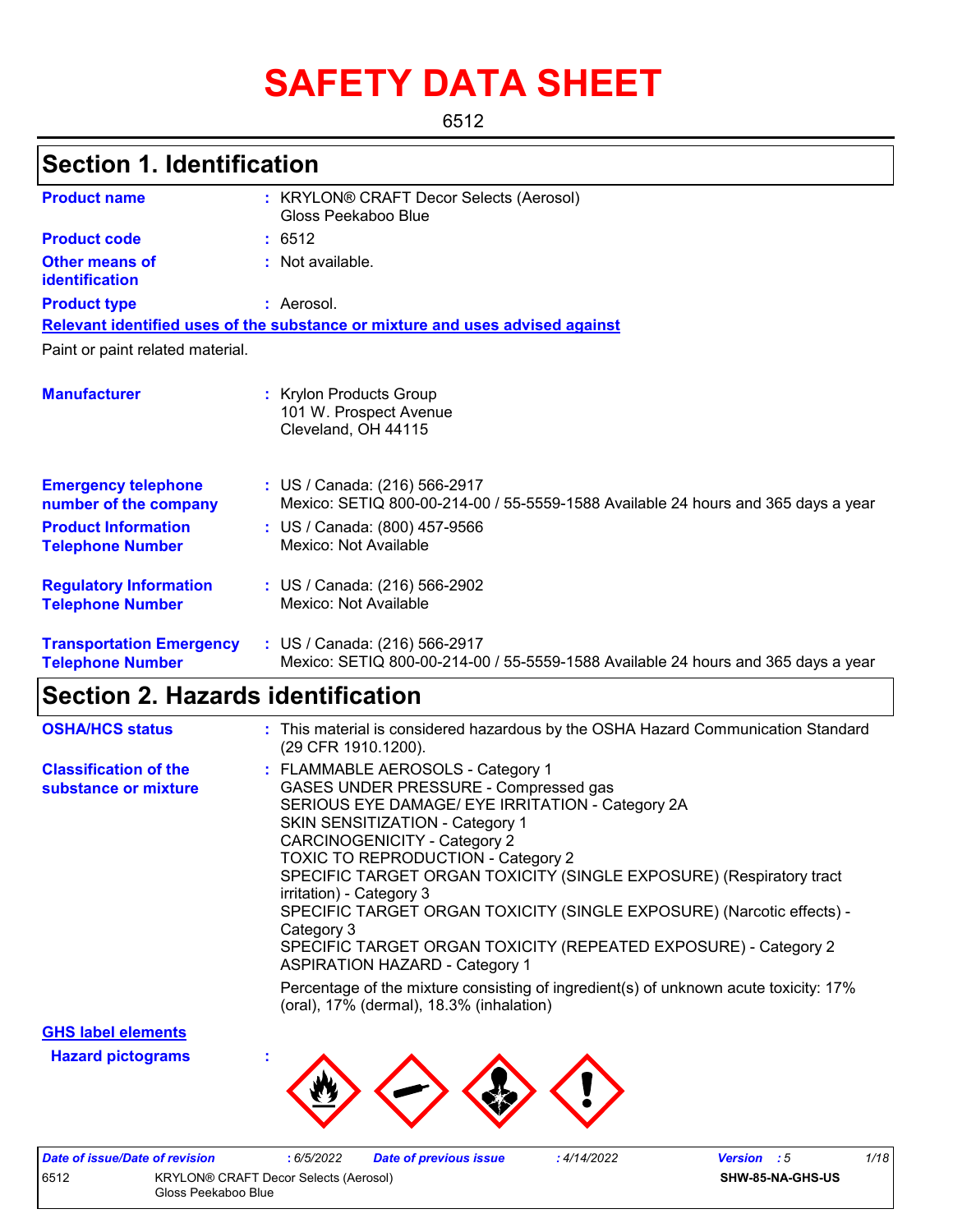# **Section 2. Hazards identification**

| <b>Signal word</b>                                          | : Danger                                                                                                                                                                                                                                                                                                                                                                                                                                                                                                                                                                                                                                           |
|-------------------------------------------------------------|----------------------------------------------------------------------------------------------------------------------------------------------------------------------------------------------------------------------------------------------------------------------------------------------------------------------------------------------------------------------------------------------------------------------------------------------------------------------------------------------------------------------------------------------------------------------------------------------------------------------------------------------------|
| <b>Hazard statements</b><br><b>Precautionary statements</b> | : Extremely flammable aerosol.<br>Contains gas under pressure; may explode if heated.<br>May be fatal if swallowed and enters airways.<br>May cause an allergic skin reaction.<br>Causes serious eye irritation.<br>May cause respiratory irritation.<br>May cause drowsiness or dizziness.<br>Suspected of causing cancer.<br>Suspected of damaging fertility or the unborn child.<br>May cause damage to organs through prolonged or repeated exposure.                                                                                                                                                                                          |
| <b>General</b>                                              | : Read label before use. Keep out of reach of children. If medical advice is needed,                                                                                                                                                                                                                                                                                                                                                                                                                                                                                                                                                               |
|                                                             | have product container or label at hand.                                                                                                                                                                                                                                                                                                                                                                                                                                                                                                                                                                                                           |
| <b>Prevention</b>                                           | : Obtain special instructions before use. Do not handle until all safety precautions have<br>been read and understood. Wear protective gloves, protective clothing and eye or face<br>protection. Keep away from heat, hot surfaces, sparks, open flames and other ignition<br>sources. No smoking. Do not spray on an open flame or other ignition source. Use<br>only outdoors or in a well-ventilated area. Do not breathe dust or mist. Wash<br>thoroughly after handling. Contaminated work clothing must not be allowed out of the<br>workplace. Pressurized container: Do not pierce or burn, even after use.                               |
| <b>Response</b>                                             | : IF exposed or concerned: Get medical advice or attention. IF INHALED: Remove<br>person to fresh air and keep comfortable for breathing. Call a POISON CENTER or<br>doctor if you feel unwell. IF SWALLOWED: Immediately call a POISON CENTER or<br>doctor. Do NOT induce vomiting. Wash contaminated clothing before reuse. IF ON<br>SKIN: Wash with plenty of water. If skin irritation or rash occurs: Get medical advice or<br>attention. IF IN EYES: Rinse cautiously with water for several minutes. Remove contact<br>lenses, if present and easy to do. Continue rinsing. If eye irritation persists: Get medical<br>advice or attention. |
| <b>Storage</b>                                              | : Store locked up. Protect from sunlight. Do not expose to temperatures exceeding 50<br>°C/122 °F. Store in a well-ventilated place. Keep container tightly closed.                                                                                                                                                                                                                                                                                                                                                                                                                                                                                |
| <b>Disposal</b>                                             | : Dispose of contents and container in accordance with all local, regional, national and<br>international regulations.                                                                                                                                                                                                                                                                                                                                                                                                                                                                                                                             |
| <b>Supplemental label</b><br>elements                       | DELAYED EFFECTS FROM LONG TERM OVEREXPOSURE. Contains solvents which<br>can cause permanent brain and nervous system damage. Intentional misuse by<br>deliberately concentrating and inhaling the contents can be harmful or fatal. WARNING:<br>This product contains chemicals known to the State of California to cause cancer and<br>birth defects or other reproductive harm.                                                                                                                                                                                                                                                                  |
|                                                             | Please refer to the SDS for additional information. Keep out of reach of children. Keep<br>upright in a cool, dry place. Do not discard empty can in trash compactor.                                                                                                                                                                                                                                                                                                                                                                                                                                                                              |
| <b>Hazards not otherwise</b><br>classified                  | : DANGER: Rags, steel wool, other waste soaked with this product, and sanding residue<br>may spontaneously catch fire if improperly discarded. Immediately place rags, steel<br>wool, other waste soaked with this product, and sanding residue in a sealed, water-filled,<br>metal container. Dispose of in accordance with local fire regulations.                                                                                                                                                                                                                                                                                               |

# **Section 3. Composition/information on ingredients**

| <b>Substance/mixture</b> | : Mixture        |
|--------------------------|------------------|
| Other means of           | : Not available. |
| <b>identification</b>    |                  |

#### **CAS number/other identifiers**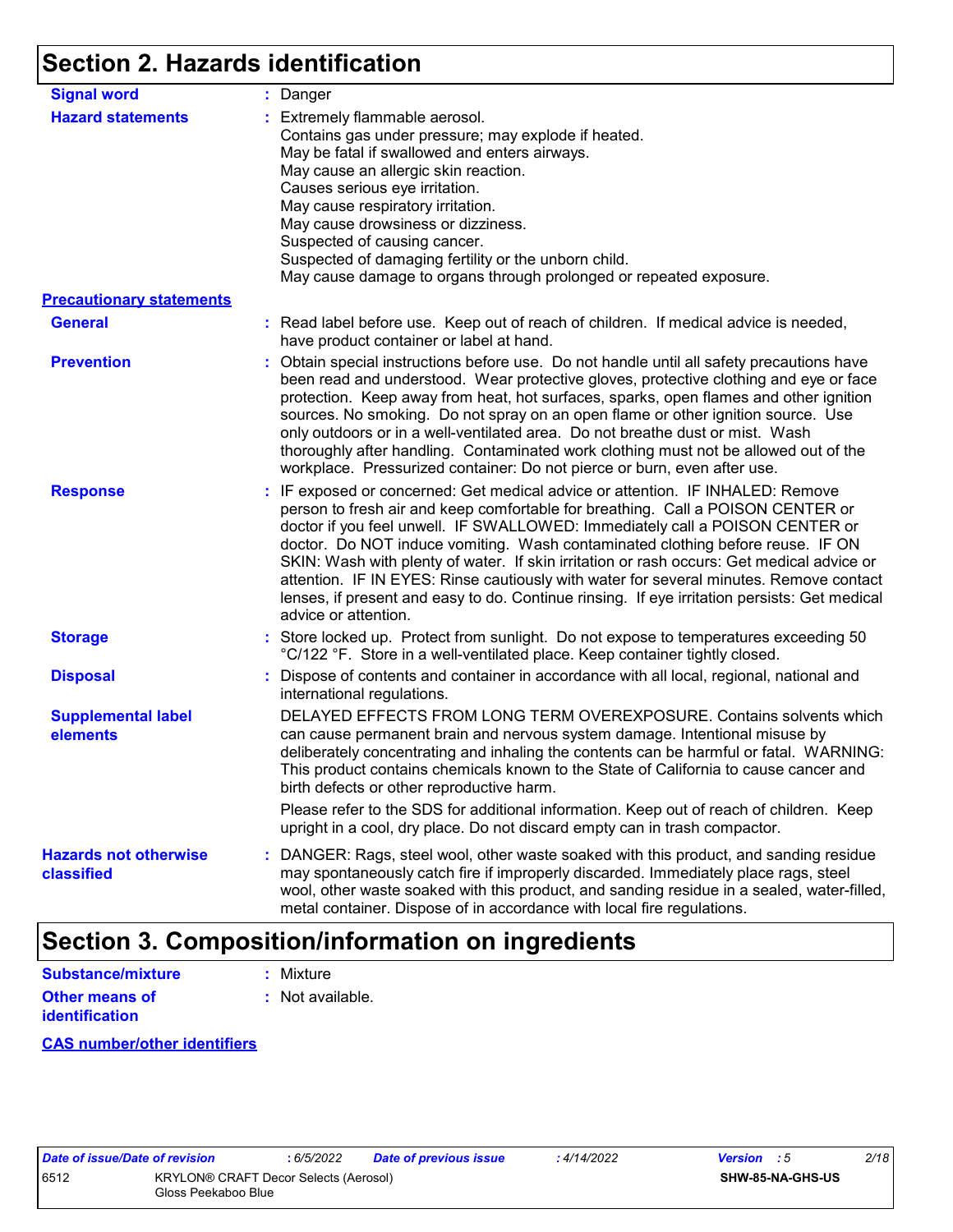### **Section 3. Composition/information on ingredients**

| <b>Ingredient name</b>      | % by weight | <b>CAS number</b> |
|-----------------------------|-------------|-------------------|
| Acetone                     | 225 - ≤50   | 67-64-1           |
| Propane                     | l≥10 - ≤25  | 74-98-6           |
| <b>Butane</b>               | l≤10        | 106-97-8          |
| n-Butyl Acetate             | $\leq 10$   | 123-86-4          |
| Titanium Dioxide            | $\leq 10$   | 13463-67-7        |
| 2-Propoxyethanol            | l≤3         | 2807-30-9         |
| Zirconium 2-Ethylhexanoate  | ≤0.3        | 22464-99-9        |
| Methyl Ethyl Ketoxime       | l≤0.3       | 96-29-7           |
| Light Aromatic Hydrocarbons | l≤0.3       | 64742-95-6        |
|                             |             |                   |

Any concentration shown as a range is to protect confidentiality or is due to batch variation.

**There are no additional ingredients present which, within the current knowledge of the supplier and in the concentrations applicable, are classified and hence require reporting in this section.**

**Occupational exposure limits, if available, are listed in Section 8.**

### **Section 4. First aid measures**

#### **Description of necessary first aid measures**

| <b>Eye contact</b>  | : Immediately flush eyes with plenty of water, occasionally lifting the upper and lower<br>eyelids. Check for and remove any contact lenses. Continue to rinse for at least 10<br>minutes. Get medical attention.                                                                                                                                                                                                                                                                                                                                                                                                                                                                                                                                       |
|---------------------|---------------------------------------------------------------------------------------------------------------------------------------------------------------------------------------------------------------------------------------------------------------------------------------------------------------------------------------------------------------------------------------------------------------------------------------------------------------------------------------------------------------------------------------------------------------------------------------------------------------------------------------------------------------------------------------------------------------------------------------------------------|
| <b>Inhalation</b>   | : Remove victim to fresh air and keep at rest in a position comfortable for breathing. If it<br>is suspected that fumes are still present, the rescuer should wear an appropriate mask<br>or self-contained breathing apparatus. If not breathing, if breathing is irregular or if<br>respiratory arrest occurs, provide artificial respiration or oxygen by trained personnel. It<br>may be dangerous to the person providing aid to give mouth-to-mouth resuscitation.<br>Get medical attention. If necessary, call a poison center or physician. If unconscious,<br>place in recovery position and get medical attention immediately. Maintain an open<br>airway. Loosen tight clothing such as a collar, tie, belt or waistband.                    |
| <b>Skin contact</b> | : Wash with plenty of soap and water. Remove contaminated clothing and shoes. Wash<br>contaminated clothing thoroughly with water before removing it, or wear gloves.<br>Continue to rinse for at least 10 minutes. Get medical attention. In the event of any<br>complaints or symptoms, avoid further exposure. Wash clothing before reuse. Clean<br>shoes thoroughly before reuse.                                                                                                                                                                                                                                                                                                                                                                   |
| <b>Ingestion</b>    | : Get medical attention immediately. Call a poison center or physician. Wash out mouth<br>with water. Remove dentures if any. If material has been swallowed and the exposed<br>person is conscious, give small quantities of water to drink. Stop if the exposed person<br>feels sick as vomiting may be dangerous. Aspiration hazard if swallowed. Can enter<br>lungs and cause damage. Do not induce vomiting. If vomiting occurs, the head should<br>be kept low so that vomit does not enter the lungs. Never give anything by mouth to an<br>unconscious person. If unconscious, place in recovery position and get medical<br>attention immediately. Maintain an open airway. Loosen tight clothing such as a collar,<br>tie, belt or waistband. |

**Most important symptoms/effects, acute and delayed**

| <b>Potential acute health effects</b> |                                                                                                                              |
|---------------------------------------|------------------------------------------------------------------------------------------------------------------------------|
| <b>Eye contact</b>                    | : Causes serious eye irritation.                                                                                             |
| <b>Inhalation</b>                     | : Can cause central nervous system (CNS) depression. May cause drowsiness or<br>dizziness. May cause respiratory irritation. |
| <b>Skin contact</b>                   | : May cause an allergic skin reaction.                                                                                       |
| <b>Ingestion</b>                      | : Can cause central nervous system (CNS) depression. May be fatal if swallowed and<br>enters airways.                        |

#### **Over-exposure signs/symptoms**

| Date of issue/Date of revision |                                                              | : 6/5/2022 | Date of previous issue | : 4/14/2022 | <b>Version</b> : 5 |                         | 3/18 |
|--------------------------------|--------------------------------------------------------------|------------|------------------------|-------------|--------------------|-------------------------|------|
| 6512                           | KRYLON® CRAFT Decor Selects (Aerosol)<br>Gloss Peekaboo Blue |            |                        |             |                    | <b>SHW-85-NA-GHS-US</b> |      |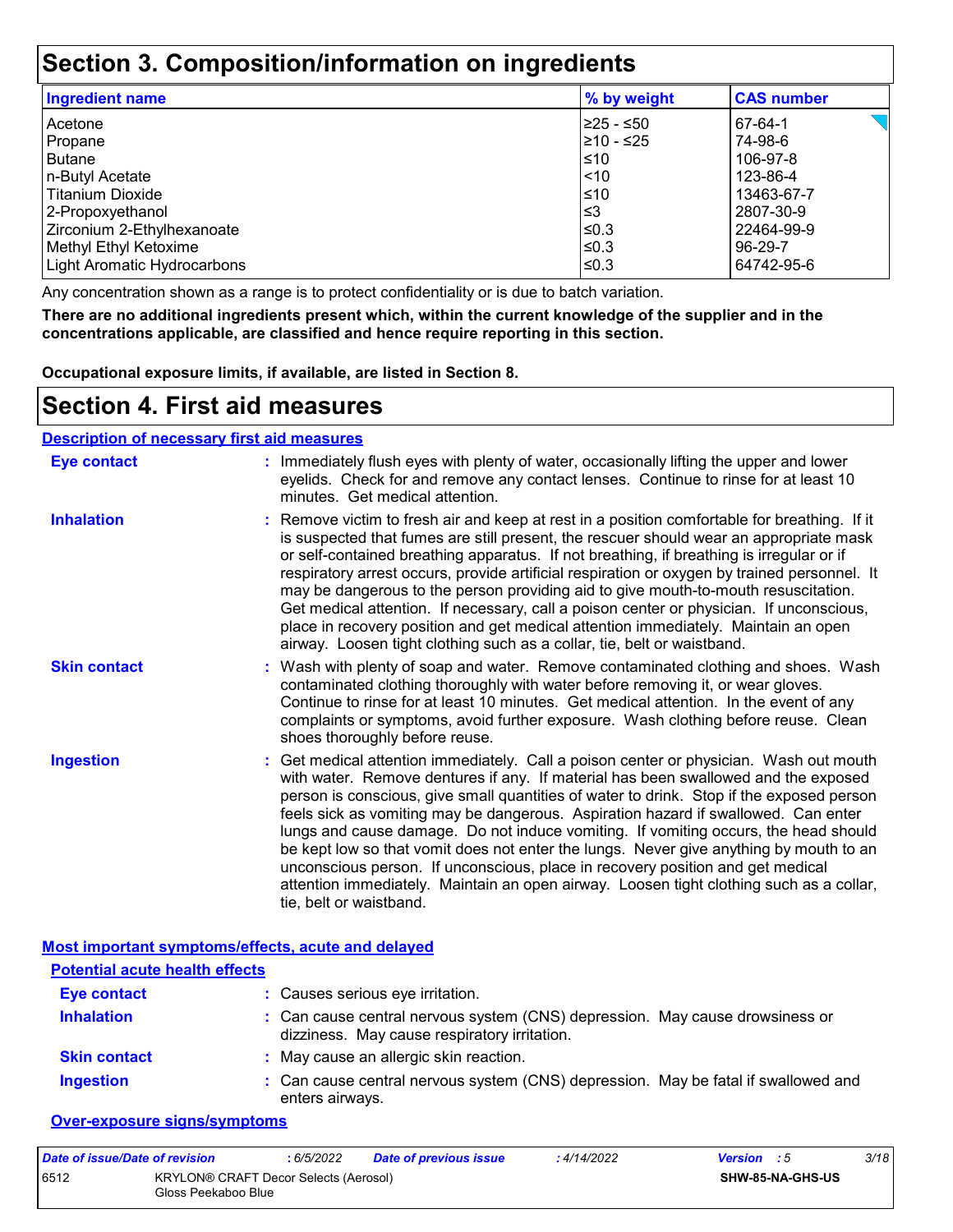# **Section 4. First aid measures**

| <b>Eye contact</b>  | : Adverse symptoms may include the following:<br>pain or irritation<br>watering<br>redness                                                                                                                                                                              |
|---------------------|-------------------------------------------------------------------------------------------------------------------------------------------------------------------------------------------------------------------------------------------------------------------------|
| <b>Inhalation</b>   | : Adverse symptoms may include the following:<br>respiratory tract irritation<br>coughing<br>nausea or vomiting<br>headache<br>drowsiness/fatigue<br>dizziness/vertigo<br>unconsciousness<br>reduced fetal weight<br>increase in fetal deaths<br>skeletal malformations |
| <b>Skin contact</b> | : Adverse symptoms may include the following:<br>irritation<br>redness<br>reduced fetal weight<br>increase in fetal deaths<br>skeletal malformations                                                                                                                    |
| <b>Ingestion</b>    | : Adverse symptoms may include the following:<br>nausea or vomiting<br>reduced fetal weight<br>increase in fetal deaths<br>skeletal malformations                                                                                                                       |

#### **Indication of immediate medical attention and special treatment needed, if necessary**

| <b>Notes to physician</b>         | : Treat symptomatically. Contact poison treatment specialist immediately if large<br>quantities have been ingested or inhaled.                                                                                                                                                                                                                                                                                  |  |  |  |
|-----------------------------------|-----------------------------------------------------------------------------------------------------------------------------------------------------------------------------------------------------------------------------------------------------------------------------------------------------------------------------------------------------------------------------------------------------------------|--|--|--|
| <b>Specific treatments</b>        | : No specific treatment.                                                                                                                                                                                                                                                                                                                                                                                        |  |  |  |
| <b>Protection of first-aiders</b> | : No action shall be taken involving any personal risk or without suitable training. If it is<br>suspected that fumes are still present, the rescuer should wear an appropriate mask or<br>self-contained breathing apparatus. It may be dangerous to the person providing aid to<br>give mouth-to-mouth resuscitation. Wash contaminated clothing thoroughly with water<br>before removing it, or wear gloves. |  |  |  |

**See toxicological information (Section 11)**

## **Section 5. Fire-fighting measures**

| <b>Extinguishing media</b>                           |                                                                                                                                                                                                                                                                                                                                                                            |
|------------------------------------------------------|----------------------------------------------------------------------------------------------------------------------------------------------------------------------------------------------------------------------------------------------------------------------------------------------------------------------------------------------------------------------------|
| <b>Suitable extinguishing</b><br>media               | : Use an extinguishing agent suitable for the surrounding fire.                                                                                                                                                                                                                                                                                                            |
| <b>Unsuitable extinguishing</b><br>media             | : None known.                                                                                                                                                                                                                                                                                                                                                              |
| <b>Specific hazards arising</b><br>from the chemical | : Extremely flammable aerosol. Runoff to sewer may create fire or explosion hazard. In<br>a fire or if heated, a pressure increase will occur and the container may burst, with the<br>risk of a subsequent explosion. Gas may accumulate in low or confined areas or travel<br>a considerable distance to a source of ignition and flash back, causing fire or explosion. |

Bursting aerosol containers may be propelled from a fire at high speed.

| Date of issue/Date of revision |                                                              | 6/5/2022 | <b>Date of previous issue</b> | : 4/14/2022 | <b>Version</b> : 5 |                  | 4/18 |
|--------------------------------|--------------------------------------------------------------|----------|-------------------------------|-------------|--------------------|------------------|------|
| 6512                           | KRYLON® CRAFT Decor Selects (Aerosol)<br>Gloss Peekaboo Blue |          |                               |             |                    | SHW-85-NA-GHS-US |      |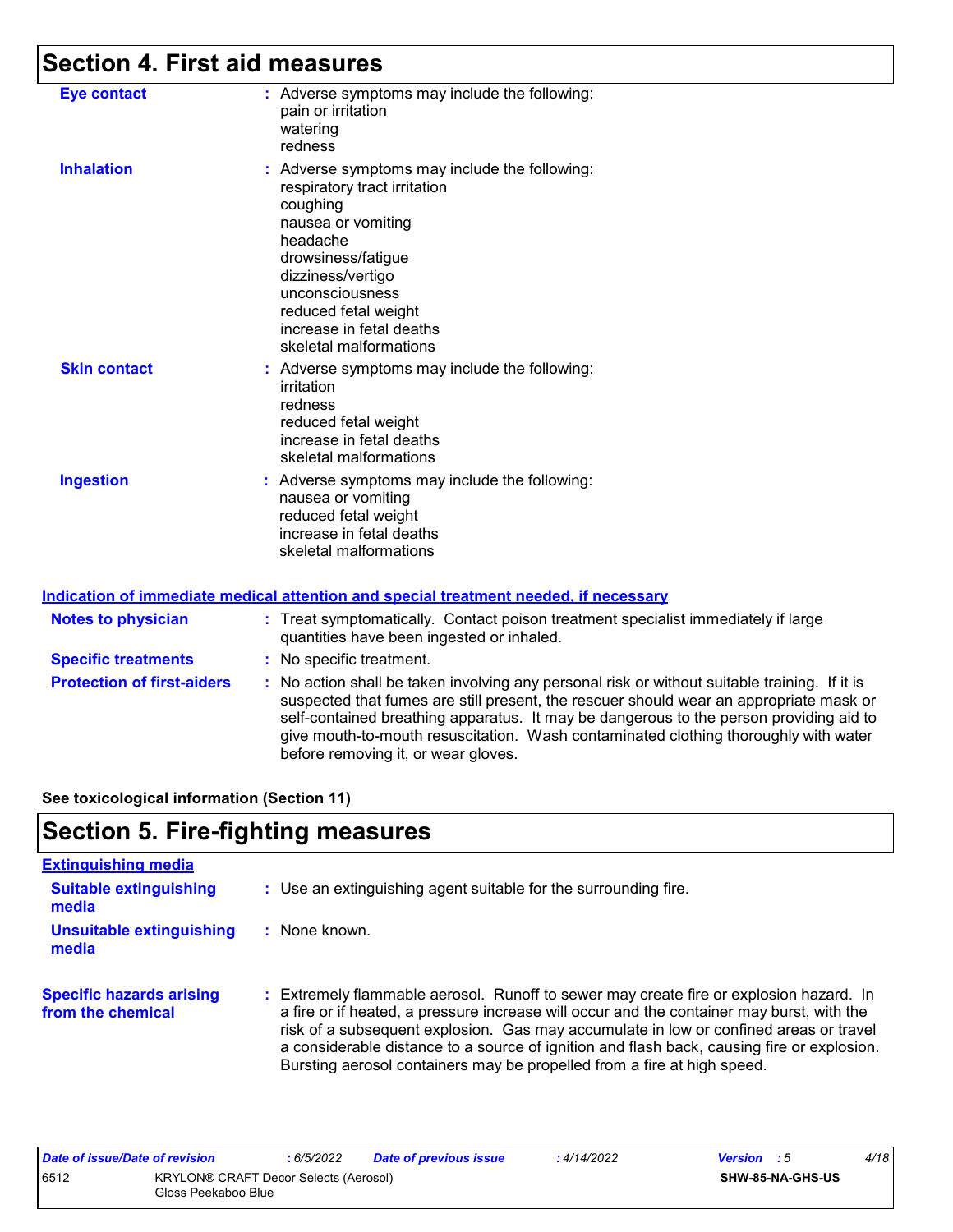## **Section 5. Fire-fighting measures**

| <b>Hazardous thermal</b><br>decomposition products       | : Decomposition products may include the following materials:<br>carbon dioxide<br>carbon monoxide<br>metal oxide/oxides                                                                                                                                                                                                      |
|----------------------------------------------------------|-------------------------------------------------------------------------------------------------------------------------------------------------------------------------------------------------------------------------------------------------------------------------------------------------------------------------------|
| <b>Special protective actions</b><br>for fire-fighters   | : Promptly isolate the scene by removing all persons from the vicinity of the incident if<br>there is a fire. No action shall be taken involving any personal risk or without suitable<br>training. Move containers from fire area if this can be done without risk. Use water<br>spray to keep fire-exposed containers cool. |
| <b>Special protective</b><br>equipment for fire-fighters | : Fire-fighters should wear appropriate protective equipment and self-contained breathing<br>apparatus (SCBA) with a full face-piece operated in positive pressure mode.                                                                                                                                                      |

### **Section 6. Accidental release measures**

#### **Personal precautions, protective equipment and emergency procedures**

| For non-emergency<br>personnel                               | : No action shall be taken involving any personal risk or without suitable training.<br>Evacuate surrounding areas. Keep unnecessary and unprotected personnel from<br>entering. In the case of aerosols being ruptured, care should be taken due to the rapid<br>escape of the pressurized contents and propellant. If a large number of containers are<br>ruptured, treat as a bulk material spillage according to the instructions in the clean-up<br>section. Do not touch or walk through spilled material. Shut off all ignition sources. No<br>flares, smoking or flames in hazard area. Avoid breathing vapor or mist. Provide<br>adequate ventilation. Wear appropriate respirator when ventilation is inadequate. Put<br>on appropriate personal protective equipment. |
|--------------------------------------------------------------|----------------------------------------------------------------------------------------------------------------------------------------------------------------------------------------------------------------------------------------------------------------------------------------------------------------------------------------------------------------------------------------------------------------------------------------------------------------------------------------------------------------------------------------------------------------------------------------------------------------------------------------------------------------------------------------------------------------------------------------------------------------------------------|
| For emergency responders                                     | : If specialized clothing is required to deal with the spillage, take note of any information in<br>Section 8 on suitable and unsuitable materials. See also the information in "For non-<br>emergency personnel".                                                                                                                                                                                                                                                                                                                                                                                                                                                                                                                                                               |
| <b>Environmental precautions</b>                             | : Avoid dispersal of spilled material and runoff and contact with soil, waterways, drains<br>and sewers. Inform the relevant authorities if the product has caused environmental<br>pollution (sewers, waterways, soil or air).                                                                                                                                                                                                                                                                                                                                                                                                                                                                                                                                                  |
| <b>Methods and materials for containment and cleaning up</b> |                                                                                                                                                                                                                                                                                                                                                                                                                                                                                                                                                                                                                                                                                                                                                                                  |
| <b>Small spill</b>                                           | : Stop leak if without risk. Move containers from spill area. Use spark-proof tools and<br>explosion-proof equipment. Dilute with water and mop up if water-soluble. Alternatively,<br>or if water-insoluble, absorb with an inert dry material and place in an appropriate waste<br>disposal container. Dispose of via a licensed waste disposal contractor.                                                                                                                                                                                                                                                                                                                                                                                                                    |
| <b>Large spill</b>                                           | : Stop leak if without risk. Move containers from spill area. Use spark-proof tools and<br>explosion-proof equipment. Approach release from upwind. Prevent entry into sewers,<br>water courses, basements or confined areas. Wash spillages into an effluent treatment<br>plant or proceed as follows. Contain and collect spillage with non-combustible,<br>absorbent material e.g. sand, earth, vermiculite or diatomaceous earth and place in<br>container for disposal according to local regulations (see Section 13). Dispose of via a<br>licensed waste disposal contractor. Contaminated absorbent material may pose the<br>same hazard as the spilled product. Note: see Section 1 for emergency contact<br>information and Section 13 for waste disposal.             |

# **Section 7. Handling and storage**

**Precautions for safe handling**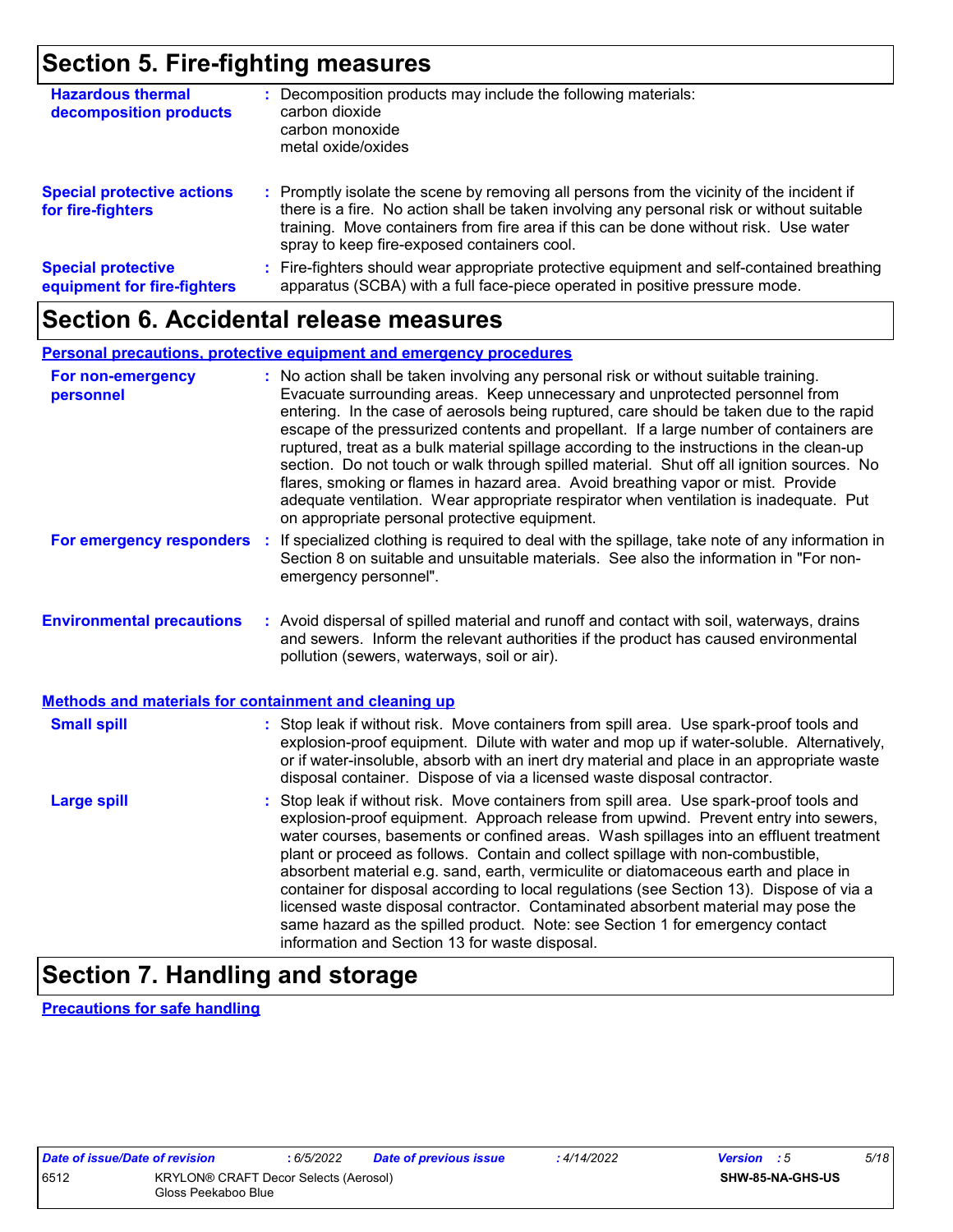# **Section 7. Handling and storage**

| <b>Protective measures</b>                                                | : Put on appropriate personal protective equipment (see Section 8). Persons with a<br>history of skin sensitization problems should not be employed in any process in which<br>this product is used. Pressurized container: protect from sunlight and do not expose to<br>temperatures exceeding 50°C. Do not pierce or burn, even after use. Avoid exposure -<br>obtain special instructions before use. Avoid exposure during pregnancy. Do not<br>handle until all safety precautions have been read and understood. Do not get in eyes<br>or on skin or clothing. Do not breathe vapor or mist. Do not swallow. Avoid breathing<br>gas. Use only with adequate ventilation. Wear appropriate respirator when ventilation is<br>inadequate. Store and use away from heat, sparks, open flame or any other ignition<br>source. Use explosion-proof electrical (ventilating, lighting and material handling)<br>equipment. Use only non-sparking tools. Empty containers retain product residue and<br>can be hazardous. |
|---------------------------------------------------------------------------|---------------------------------------------------------------------------------------------------------------------------------------------------------------------------------------------------------------------------------------------------------------------------------------------------------------------------------------------------------------------------------------------------------------------------------------------------------------------------------------------------------------------------------------------------------------------------------------------------------------------------------------------------------------------------------------------------------------------------------------------------------------------------------------------------------------------------------------------------------------------------------------------------------------------------------------------------------------------------------------------------------------------------|
| <b>Advice on general</b><br>occupational hygiene                          | : Eating, drinking and smoking should be prohibited in areas where this material is<br>handled, stored and processed. Workers should wash hands and face before eating,<br>drinking and smoking. Remove contaminated clothing and protective equipment before<br>entering eating areas. See also Section 8 for additional information on hygiene<br>measures.                                                                                                                                                                                                                                                                                                                                                                                                                                                                                                                                                                                                                                                             |
| <b>Conditions for safe storage,</b><br>including any<br>incompatibilities | Store in accordance with local regulations. Store away from direct sunlight in a dry, cool<br>and well-ventilated area, away from incompatible materials (see Section 10) and food<br>and drink. Protect from sunlight. Store locked up. Eliminate all ignition sources. Use<br>appropriate containment to avoid environmental contamination. See Section 10 for<br>incompatible materials before handling or use.                                                                                                                                                                                                                                                                                                                                                                                                                                                                                                                                                                                                        |

## **Section 8. Exposure controls/personal protection**

#### **Control parameters**

**Occupational exposure limits (OSHA United States)**

| <b>Ingredient name</b>                                                                                                      | CAS#                          | <b>Exposure limits</b>                                                                                                                                                                                                                                                                                     |
|-----------------------------------------------------------------------------------------------------------------------------|-------------------------------|------------------------------------------------------------------------------------------------------------------------------------------------------------------------------------------------------------------------------------------------------------------------------------------------------------|
| Acetone                                                                                                                     | 67-64-1                       | ACGIH TLV (United States, 1/2021).<br>TWA: 250 ppm 8 hours.<br>STEL: 500 ppm 15 minutes.<br>NIOSH REL (United States, 10/2020).<br>TWA: 250 ppm 10 hours.<br>TWA: 590 mg/m <sup>3</sup> 10 hours.<br>OSHA PEL (United States, 5/2018).<br>TWA: 1000 ppm 8 hours.<br>TWA: 2400 mg/m <sup>3</sup> 8 hours.   |
| Propane                                                                                                                     | 74-98-6                       | NIOSH REL (United States, 10/2020).<br>TWA: 1000 ppm 10 hours.<br>TWA: 1800 mg/m <sup>3</sup> 10 hours.<br>OSHA PEL (United States, 5/2018).<br>TWA: 1000 ppm 8 hours.<br>TWA: 1800 mg/m <sup>3</sup> 8 hours.<br>ACGIH TLV (United States, 1/2021). Oxygen<br>Depletion [Asphyxiant]. Explosive potential |
| <b>Butane</b>                                                                                                               | 106-97-8                      | NIOSH REL (United States, 10/2020).<br>TWA: 800 ppm 10 hours.<br>TWA: 1900 mg/m <sup>3</sup> 10 hours.<br>ACGIH TLV (United States, 1/2021).<br><b>Explosive potential.</b><br>STEL: 1000 ppm 15 minutes.                                                                                                  |
| n-Butyl Acetate                                                                                                             | 123-86-4                      | NIOSH REL (United States, 10/2020).<br>TWA: 150 ppm 10 hours.<br>TWA: 710 mg/m <sup>3</sup> 10 hours.<br>STEL: 200 ppm 15 minutes.                                                                                                                                                                         |
| Date of issue/Date of revision<br>: 6/5/2022<br>6512<br><b>KRYLON® CRAFT Decor Selects (Aerosol)</b><br>Gloss Peekaboo Blue | <b>Date of previous issue</b> | 6/18<br>: 4/14/2022<br>Version : 5<br>SHW-85-NA-GHS-US                                                                                                                                                                                                                                                     |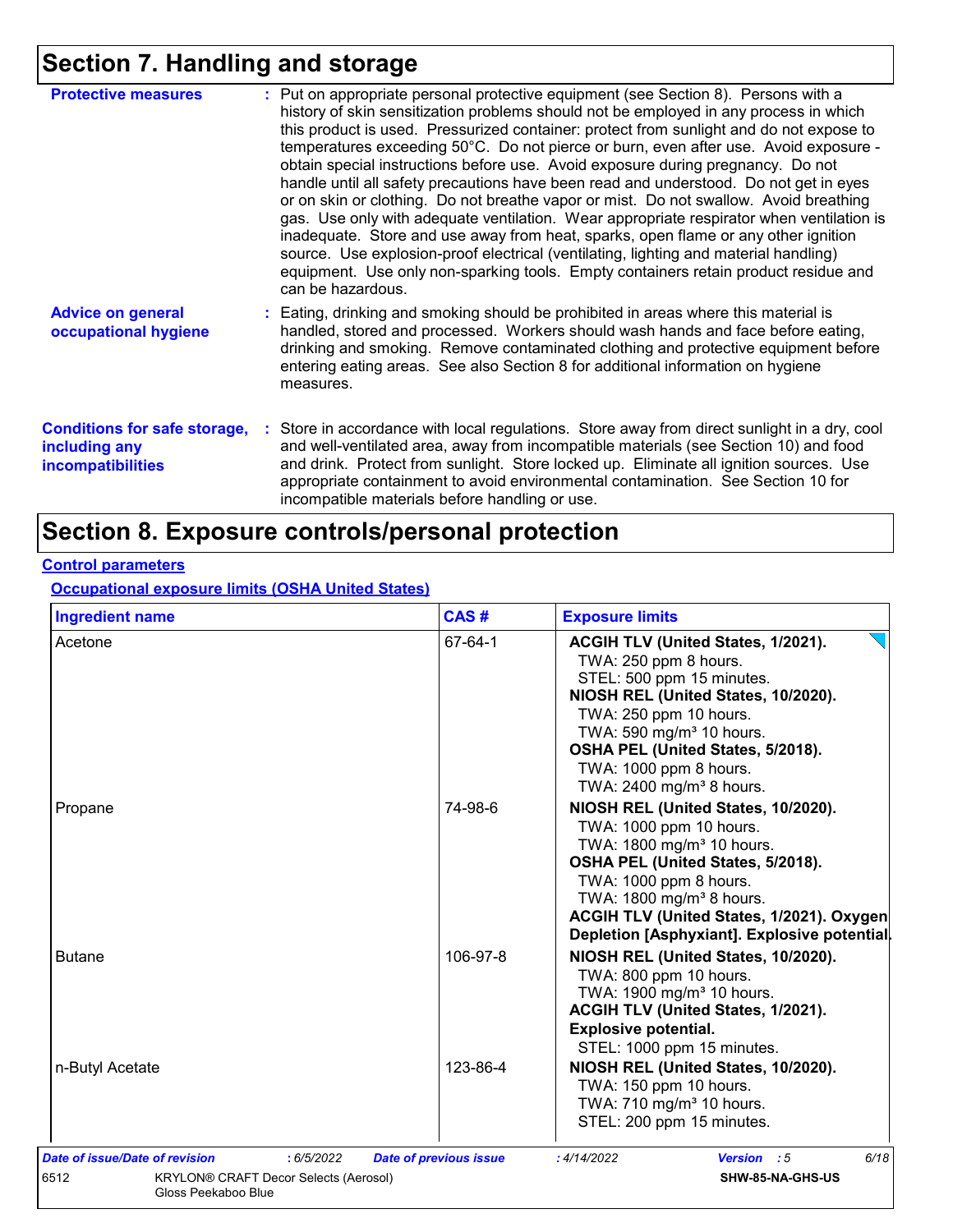|                                                |                         | STEL: 950 mg/m <sup>3</sup> 15 minutes.<br>OSHA PEL (United States, 5/2018).<br>TWA: 150 ppm 8 hours.<br>TWA: $710$ mg/m <sup>3</sup> 8 hours.<br>ACGIH TLV (United States, 1/2021).<br>STEL: 150 ppm 15 minutes.                                                                                                                                                           |
|------------------------------------------------|-------------------------|-----------------------------------------------------------------------------------------------------------------------------------------------------------------------------------------------------------------------------------------------------------------------------------------------------------------------------------------------------------------------------|
| <b>Titanium Dioxide</b>                        | 13463-67-7              | TWA: 50 ppm 8 hours.<br>ACGIH TLV (United States, 1/2021).<br>TWA: 10 mg/m <sup>3</sup> 8 hours.<br>OSHA PEL (United States, 5/2018).<br>TWA: 15 mg/m <sup>3</sup> 8 hours. Form: Total dust                                                                                                                                                                                |
| 2-Propoxyethanol<br>Zirconium 2-Ethylhexanoate | 2807-30-9<br>22464-99-9 | None.<br>ACGIH TLV (United States, 1/2021).<br>TWA: $5 \text{ mg/m}^3$ , (as Zr) 8 hours.<br>STEL: 10 mg/m <sup>3</sup> , (as Zr) 15 minutes.<br>NIOSH REL (United States, 10/2020).<br>TWA: $5 \text{ mg/m}^3$ , (as Zr) 10 hours.<br>STEL: 10 mg/m <sup>3</sup> , (as Zr) 15 minutes.<br>OSHA PEL (United States, 5/2018).<br>TWA: 5 mg/m <sup>3</sup> , (as Zr) 8 hours. |
| Methyl Ethyl Ketoxime                          | 96-29-7                 | OARS WEEL (United States, 1/2021). Skin<br>sensitizer.<br>TWA: 10 ppm 8 hours.                                                                                                                                                                                                                                                                                              |
| Light Aromatic Hydrocarbons                    | 64742-95-6              | None.                                                                                                                                                                                                                                                                                                                                                                       |

#### **Occupational exposure limits (Canada)**

| <b>Ingredient name</b>                       | CAS#                          | <b>Exposure limits</b>                                                                                                                                                                                                                                                                                                                                                                                                                                                                                                                                                                                                                                                                                                                  |  |  |
|----------------------------------------------|-------------------------------|-----------------------------------------------------------------------------------------------------------------------------------------------------------------------------------------------------------------------------------------------------------------------------------------------------------------------------------------------------------------------------------------------------------------------------------------------------------------------------------------------------------------------------------------------------------------------------------------------------------------------------------------------------------------------------------------------------------------------------------------|--|--|
| acetone                                      | 67-64-1                       | CA Alberta Provincial (Canada, 6/2018).<br>8 hrs OEL: 1200 mg/m <sup>3</sup> 8 hours.<br>15 min OEL: 1800 mg/m <sup>3</sup> 15 minutes.<br>8 hrs OEL: 500 ppm 8 hours.<br>15 min OEL: 750 ppm 15 minutes.<br><b>CA British Columbia Provincial (Canada,</b><br>6/2021).<br>TWA: 250 ppm 8 hours.<br>STEL: 500 ppm 15 minutes.<br>CA Ontario Provincial (Canada, 6/2019).<br>TWA: 250 ppm 8 hours.<br>STEL: 500 ppm 15 minutes.<br>CA Quebec Provincial (Canada, 6/2021).<br>TWAEV: 500 ppm 8 hours.<br>TWAEV: 1190 mg/m <sup>3</sup> 8 hours.<br>STEV: 1000 ppm 15 minutes.<br>STEV: 2380 mg/m <sup>3</sup> 15 minutes.<br><b>CA Saskatchewan Provincial (Canada,</b><br>7/2013).<br>STEL: 750 ppm 15 minutes.<br>TWA: 500 ppm 8 hours. |  |  |
| Normal propane                               | 74-98-6                       | CA Alberta Provincial (Canada, 6/2018).<br>8 hrs OEL: 1000 ppm 8 hours.<br>CA Quebec Provincial (Canada, 6/2021).<br>TWAEV: 1000 ppm 8 hours.<br>TWAEV: 1800 mg/m <sup>3</sup> 8 hours.<br><b>CA Saskatchewan Provincial (Canada,</b><br>7/2013).<br>STEL: 1250 ppm 15 minutes.                                                                                                                                                                                                                                                                                                                                                                                                                                                         |  |  |
| Date of issue/Date of revision<br>: 6/5/2022 | <b>Date of previous issue</b> | 7/18<br>Version : 5<br>:4/14/2022                                                                                                                                                                                                                                                                                                                                                                                                                                                                                                                                                                                                                                                                                                       |  |  |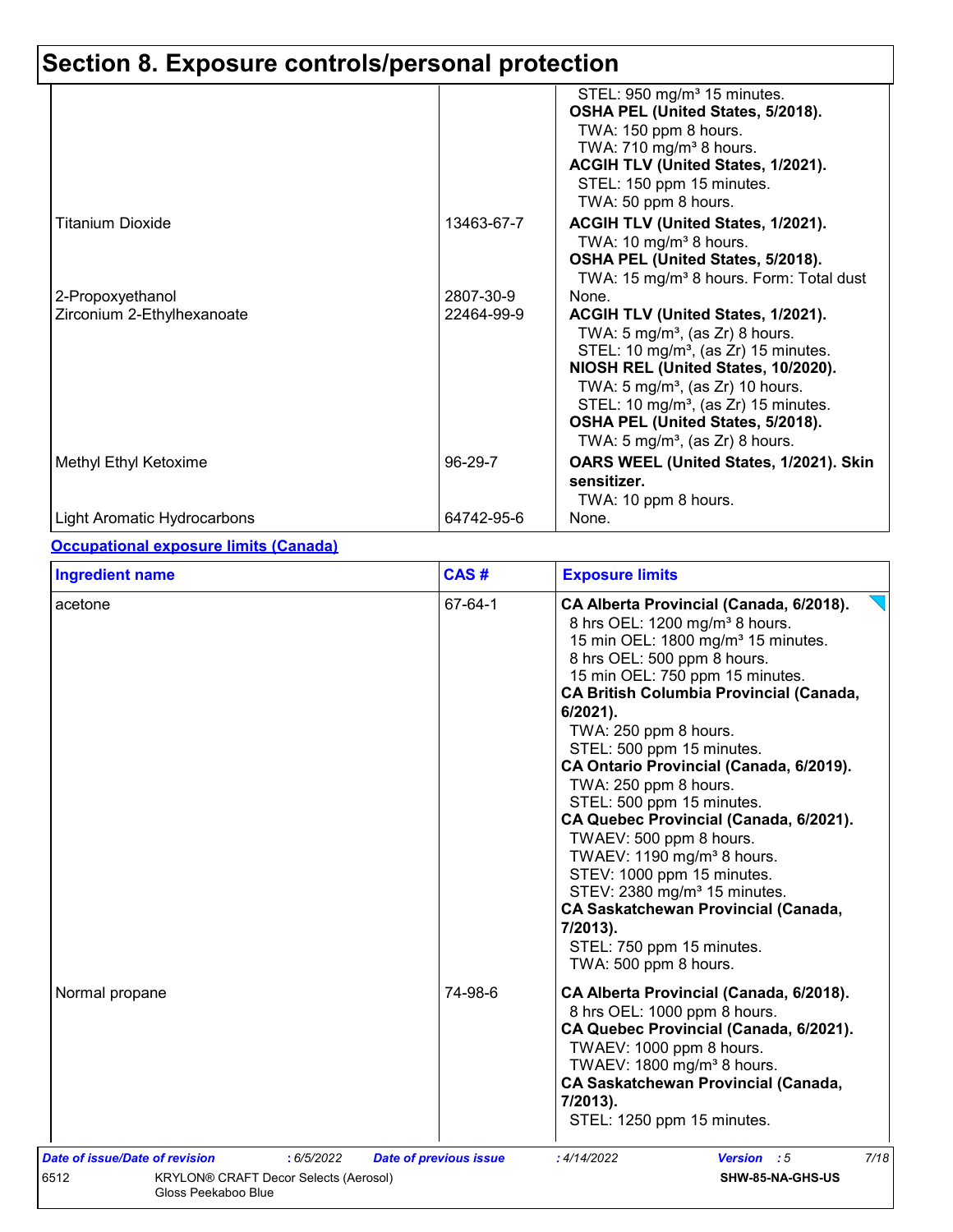|                  |            | TWA: 1000 ppm 8 hours.<br><b>CA British Columbia Provincial (Canada,</b><br>6/2021). Oxygen Depletion [Asphyxiant].<br><b>Explosive potential.</b>                                                                                                                                                                                                                                                                                                                                                                                                                                                                                             |
|------------------|------------|------------------------------------------------------------------------------------------------------------------------------------------------------------------------------------------------------------------------------------------------------------------------------------------------------------------------------------------------------------------------------------------------------------------------------------------------------------------------------------------------------------------------------------------------------------------------------------------------------------------------------------------------|
| <b>Butane</b>    | 106-97-8   | CA Ontario Provincial (Canada, 6/2019).<br><b>Oxygen Depletion [Asphyxiant]. Explosive</b><br>potential.<br>CA Alberta Provincial (Canada, 6/2018).<br>8 hrs OEL: 1000 ppm 8 hours.<br>CA Quebec Provincial (Canada, 6/2021).<br>TWAEV: 800 ppm 8 hours.<br>TWAEV: 1900 mg/m <sup>3</sup> 8 hours.<br><b>CA Saskatchewan Provincial (Canada,</b><br>7/2013).<br>STEL: 1250 ppm 15 minutes.<br>TWA: 1000 ppm 8 hours.                                                                                                                                                                                                                           |
|                  |            | <b>CA British Columbia Provincial (Canada,</b><br>6/2021). Explosive potential.<br>STEL: 1000 ppm 15 minutes.<br>CA Ontario Provincial (Canada, 6/2019).<br><b>Explosive potential.</b><br>STEL: 1000 ppm 15 minutes.                                                                                                                                                                                                                                                                                                                                                                                                                          |
| n-butyl acetate  | 123-86-4   | CA Alberta Provincial (Canada, 6/2018).<br>15 min OEL: 200 ppm 15 minutes.<br>15 min OEL: 950 mg/m <sup>3</sup> 15 minutes.<br>8 hrs OEL: 150 ppm 8 hours.<br>8 hrs OEL: 713 mg/m <sup>3</sup> 8 hours.<br><b>CA Saskatchewan Provincial (Canada,</b><br>7/2013).<br>STEL: 200 ppm 15 minutes.<br>TWA: 150 ppm 8 hours.<br>CA Ontario Provincial (Canada, 6/2019).<br>STEL: 150 ppm 15 minutes.<br>TWA: 50 ppm 8 hours.<br><b>CA British Columbia Provincial (Canada,</b><br>$6/2021$ ).<br>STEL: 150 ppm 15 minutes.<br>TWA: 50 ppm 8 hours.<br>CA Quebec Provincial (Canada, 6/2021).<br>STEV: 150 ppm 15 minutes.<br>TWAEV: 50 ppm 8 hours. |
| Titanium dioxide | 13463-67-7 | <b>CA British Columbia Provincial (Canada,</b><br>6/2021).<br>TWA: 10 mg/m <sup>3</sup> 8 hours. Form: Total dust<br>TWA: 3 mg/m <sup>3</sup> 8 hours. Form: respirable<br>fraction<br>CA Quebec Provincial (Canada, 6/2021).<br>TWAEV: 10 mg/m <sup>3</sup> 8 hours. Form: Total dust.<br>CA Alberta Provincial (Canada, 6/2018).<br>8 hrs OEL: 10 mg/m <sup>3</sup> 8 hours.<br>CA Ontario Provincial (Canada, 6/2019).<br>TWA: 10 mg/m <sup>3</sup> 8 hours.<br><b>CA Saskatchewan Provincial (Canada,</b><br>7/2013).<br>STEL: 20 mg/m <sup>3</sup> 15 minutes.<br>TWA: 10 mg/m <sup>3</sup> 8 hours.                                      |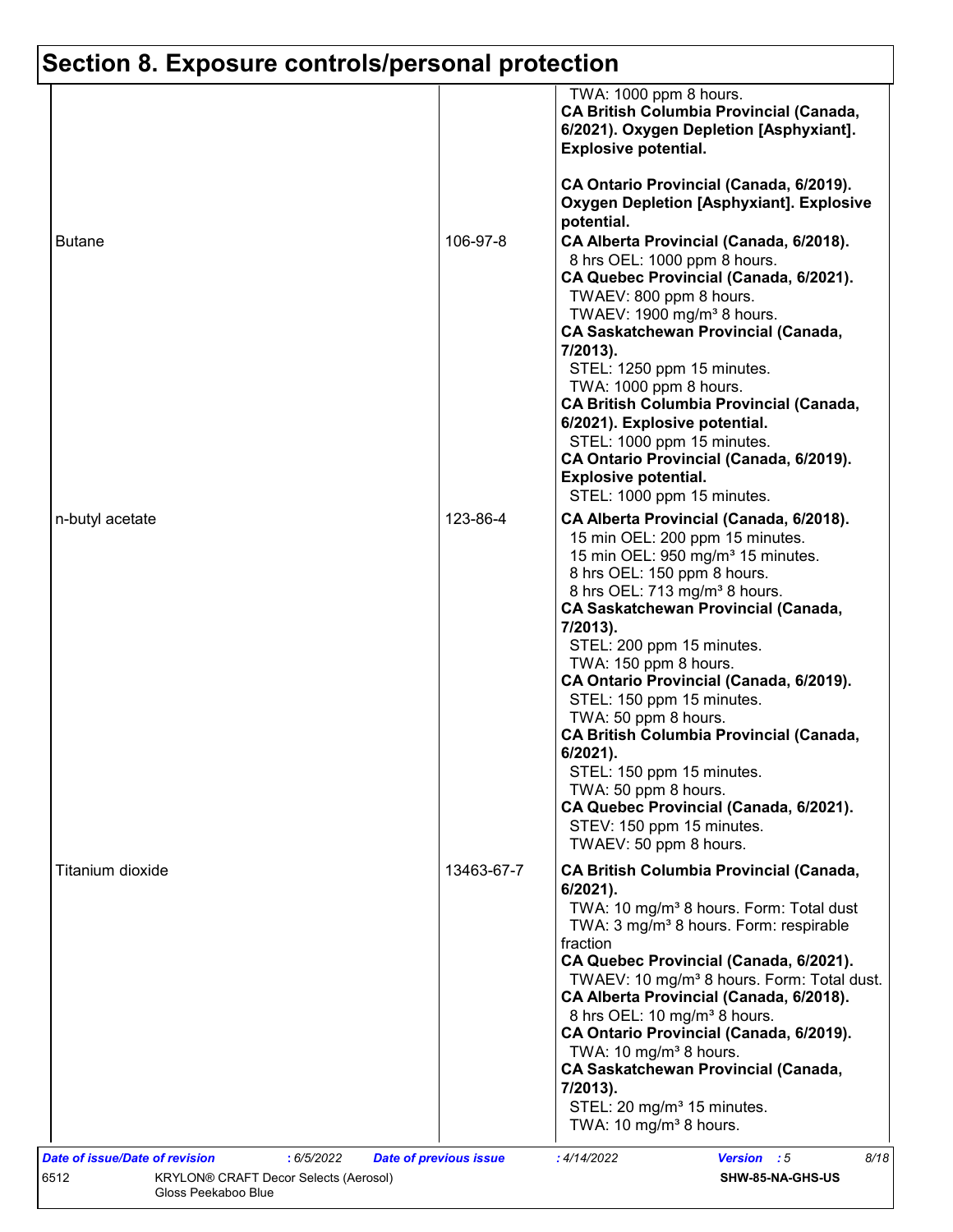| 2-Propoxyethanol           | 2807-30-9  | CA Ontario Provincial (Canada, 6/2019).<br>Absorbed through skin.<br>TWA: $110 \text{ mg/m}^3$ 8 hours.<br>TWA: 25 ppm 8 hours.                                                                                                                                                                                                                                                                                                                                                                                                                                                                                          |
|----------------------------|------------|--------------------------------------------------------------------------------------------------------------------------------------------------------------------------------------------------------------------------------------------------------------------------------------------------------------------------------------------------------------------------------------------------------------------------------------------------------------------------------------------------------------------------------------------------------------------------------------------------------------------------|
| Zirconium 2-Ethylhexanoate | 22464-99-9 | CA Alberta Provincial (Canada, 6/2018).<br>8 hrs OEL: $5 \text{ mg/m}^3$ , (as Zr) 8 hours.<br>15 min OEL: 10 mg/m <sup>3</sup> , (as Zr) 15 minutes.<br><b>CA British Columbia Provincial (Canada,</b><br>$6/2021$ ).<br>TWA: 5 mg/m <sup>3</sup> , (as Zr) 8 hours.<br>STEL: 10 mg/m <sup>3</sup> , (as Zr) 15 minutes.<br>CA Quebec Provincial (Canada, 6/2021).<br>TWAEV: $5 \text{ mg/m}^3$ , (as Zr) 8 hours.<br>STEV: 10 mg/m <sup>3</sup> , (as Zr) 15 minutes.<br>CA Ontario Provincial (Canada, 6/2019).<br>STEL: 10 mg/m <sup>3</sup> , (as $Zr$ ) 15 minutes.<br>TWA: 5 mg/m <sup>3</sup> , (as Zr) 8 hours. |
| Methyl Ethyl Ketoxime      | 96-29-7    | OARS WEEL (United States, 1/2021). Skin<br>sensitizer.<br>TWA: 10 ppm 8 hours.                                                                                                                                                                                                                                                                                                                                                                                                                                                                                                                                           |

#### **Occupational exposure limits (Mexico)**

|                            | CAS#       | <b>Exposure limits</b>                                                                                                                |
|----------------------------|------------|---------------------------------------------------------------------------------------------------------------------------------------|
| Acetone                    | 67-64-1    | NOM-010-STPS-2014 (Mexico, 4/2016).<br>TWA: 500 ppm 8 hours.<br>STEL: 750 ppm 15 minutes.                                             |
| Propane                    | 74-98-6    | NOM-010-STPS-2014 (Mexico, 4/2016).<br>TWA: 1000 ppm 8 hours.                                                                         |
| Butane                     | 106-97-8   | NOM-010-STPS-2014 (Mexico, 4/2016).<br>TWA: 1000 ppm 8 hours.                                                                         |
| n-Butyl Acetate            | 123-86-4   | NOM-010-STPS-2014 (Mexico, 4/2016).<br>TWA: 150 ppm 8 hours.<br>STEL: 200 ppm 15 minutes.                                             |
| Zirconium 2-Ethylhexanoate | 22464-99-9 | NOM-010-STPS-2014 (Mexico, 4/2016).<br>TWA: $5 \text{ mg/m}^3$ , (as Zr) 8 hours.<br>STEL: 10 mg/m <sup>3</sup> , (as Zr) 15 minutes. |

| <b>Appropriate engineering</b><br>controls       | : Use only with adequate ventilation. Use process enclosures, local exhaust ventilation or<br>other engineering controls to keep worker exposure to airborne contaminants below any<br>recommended or statutory limits. The engineering controls also need to keep gas,<br>vapor or dust concentrations below any lower explosive limits. Use explosion-proof<br>ventilation equipment.                                                                                     |
|--------------------------------------------------|-----------------------------------------------------------------------------------------------------------------------------------------------------------------------------------------------------------------------------------------------------------------------------------------------------------------------------------------------------------------------------------------------------------------------------------------------------------------------------|
| <b>Environmental exposure</b><br><b>controls</b> | : Emissions from ventilation or work process equipment should be checked to ensure<br>they comply with the requirements of environmental protection legislation. In some<br>cases, fume scrubbers, filters or engineering modifications to the process equipment<br>will be necessary to reduce emissions to acceptable levels.                                                                                                                                             |
| <b>Individual protection measures</b>            |                                                                                                                                                                                                                                                                                                                                                                                                                                                                             |
| <b>Hygiene measures</b>                          | : Wash hands, forearms and face thoroughly after handling chemical products, before<br>eating, smoking and using the lavatory and at the end of the working period.<br>Appropriate techniques should be used to remove potentially contaminated clothing.<br>Contaminated work clothing should not be allowed out of the workplace. Wash<br>contaminated clothing before reusing. Ensure that eyewash stations and safety<br>showers are close to the workstation location. |

| Date of issue/Date of revision |                                                              | : 6/5/2022 | <b>Date of previous issue</b> | 4/14/2022 | <b>Version</b> : 5 | 9/18 |
|--------------------------------|--------------------------------------------------------------|------------|-------------------------------|-----------|--------------------|------|
| 6512                           | KRYLON® CRAFT Decor Selects (Aerosol)<br>Gloss Peekaboo Blue |            |                               |           | SHW-85-NA-GHS-US   |      |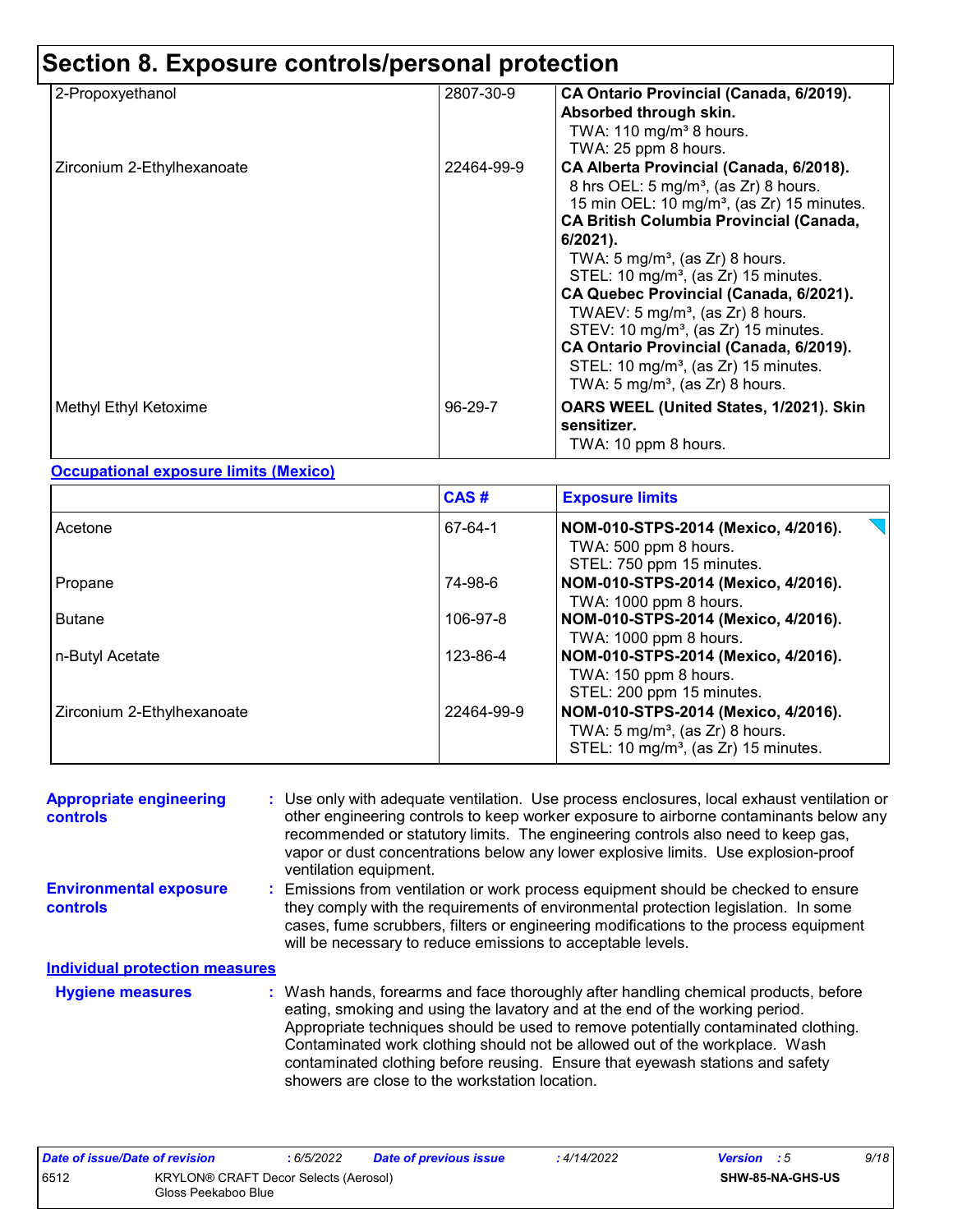| <b>Eye/face protection</b>    | : Safety eyewear complying with an approved standard should be used when a risk<br>assessment indicates this is necessary to avoid exposure to liquid splashes, mists,<br>gases or dusts. If contact is possible, the following protection should be worn, unless<br>the assessment indicates a higher degree of protection: chemical splash goggles.                                                                                                                                                                                                                                                                  |
|-------------------------------|------------------------------------------------------------------------------------------------------------------------------------------------------------------------------------------------------------------------------------------------------------------------------------------------------------------------------------------------------------------------------------------------------------------------------------------------------------------------------------------------------------------------------------------------------------------------------------------------------------------------|
| <b>Skin protection</b>        |                                                                                                                                                                                                                                                                                                                                                                                                                                                                                                                                                                                                                        |
| <b>Hand protection</b>        | : Chemical-resistant, impervious gloves complying with an approved standard should be<br>worn at all times when handling chemical products if a risk assessment indicates this is<br>necessary. Considering the parameters specified by the glove manufacturer, check<br>during use that the gloves are still retaining their protective properties. It should be<br>noted that the time to breakthrough for any glove material may be different for different<br>glove manufacturers. In the case of mixtures, consisting of several substances, the<br>protection time of the gloves cannot be accurately estimated. |
| <b>Body protection</b>        | : Personal protective equipment for the body should be selected based on the task being<br>performed and the risks involved and should be approved by a specialist before<br>handling this product. When there is a risk of ignition from static electricity, wear anti-<br>static protective clothing. For the greatest protection from static discharges, clothing<br>should include anti-static overalls, boots and gloves.                                                                                                                                                                                         |
| <b>Other skin protection</b>  | : Appropriate footwear and any additional skin protection measures should be selected<br>based on the task being performed and the risks involved and should be approved by a<br>specialist before handling this product.                                                                                                                                                                                                                                                                                                                                                                                              |
| <b>Respiratory protection</b> | : Based on the hazard and potential for exposure, select a respirator that meets the<br>appropriate standard or certification. Respirators must be used according to a<br>respiratory protection program to ensure proper fitting, training, and other important<br>aspects of use.                                                                                                                                                                                                                                                                                                                                    |

# **Section 9. Physical and chemical properties**

Gloss Peekaboo Blue

The conditions of measurement of all properties are at standard temperature and pressure unless otherwise indicated.

| <b>Appearance</b>                                                 |                                                                |             |                  |       |
|-------------------------------------------------------------------|----------------------------------------------------------------|-------------|------------------|-------|
| <b>Physical state</b>                                             | $:$ Liquid.                                                    |             |                  |       |
| <b>Color</b>                                                      | : Not available.                                               |             |                  |       |
| Odor                                                              | : Not available.                                               |             |                  |       |
| <b>Odor threshold</b>                                             | : Not available.                                               |             |                  |       |
| pH                                                                | : Not applicable.                                              |             |                  |       |
| <b>Melting point/freezing point</b>                               | : Not available.                                               |             |                  |       |
| <b>Boiling point, initial boiling</b><br>point, and boiling range | : Not available.                                               |             |                  |       |
| <b>Flash point</b>                                                | : Closed cup: -29°C (-20.2°F) [Pensky-Martens Closed Cup]      |             |                  |       |
| <b>Evaporation rate</b>                                           | $: 5.6$ (butyl acetate = 1)                                    |             |                  |       |
| <b>Flammability</b>                                               | : Not available.                                               |             |                  |       |
| Lower and upper explosion<br>limit/flammability limit             | : Lower: 1.26%<br>Upper: 15.8%                                 |             |                  |       |
| <b>Vapor pressure</b>                                             | : 101.3 kPa (760 mm Hg)                                        |             |                  |       |
| <b>Relative vapor density</b>                                     | : $1.55$ [Air = 1]                                             |             |                  |       |
| <b>Relative density</b>                                           | : 0.76                                                         |             |                  |       |
| <b>Solubility</b>                                                 | : Not available.                                               |             |                  |       |
| <b>Partition coefficient: n-</b><br>octanol/water                 | : Not applicable.                                              |             |                  |       |
| <b>Auto-ignition temperature</b>                                  | : Not available.                                               |             |                  |       |
| <b>Decomposition temperature</b>                                  | : Not available.                                               |             |                  |       |
| <b>Viscosity</b>                                                  | Kinematic (40°C (104°F)): <20.5 mm <sup>2</sup> /s (<20.5 cSt) |             |                  |       |
| <b>Date of issue/Date of revision</b>                             | :6/5/2022<br><b>Date of previous issue</b><br>: 4/14/2022      | Version : 5 |                  | 10/18 |
| 6512                                                              | <b>KRYLON® CRAFT Decor Selects (Aerosol)</b>                   |             | SHW-85-NA-GHS-US |       |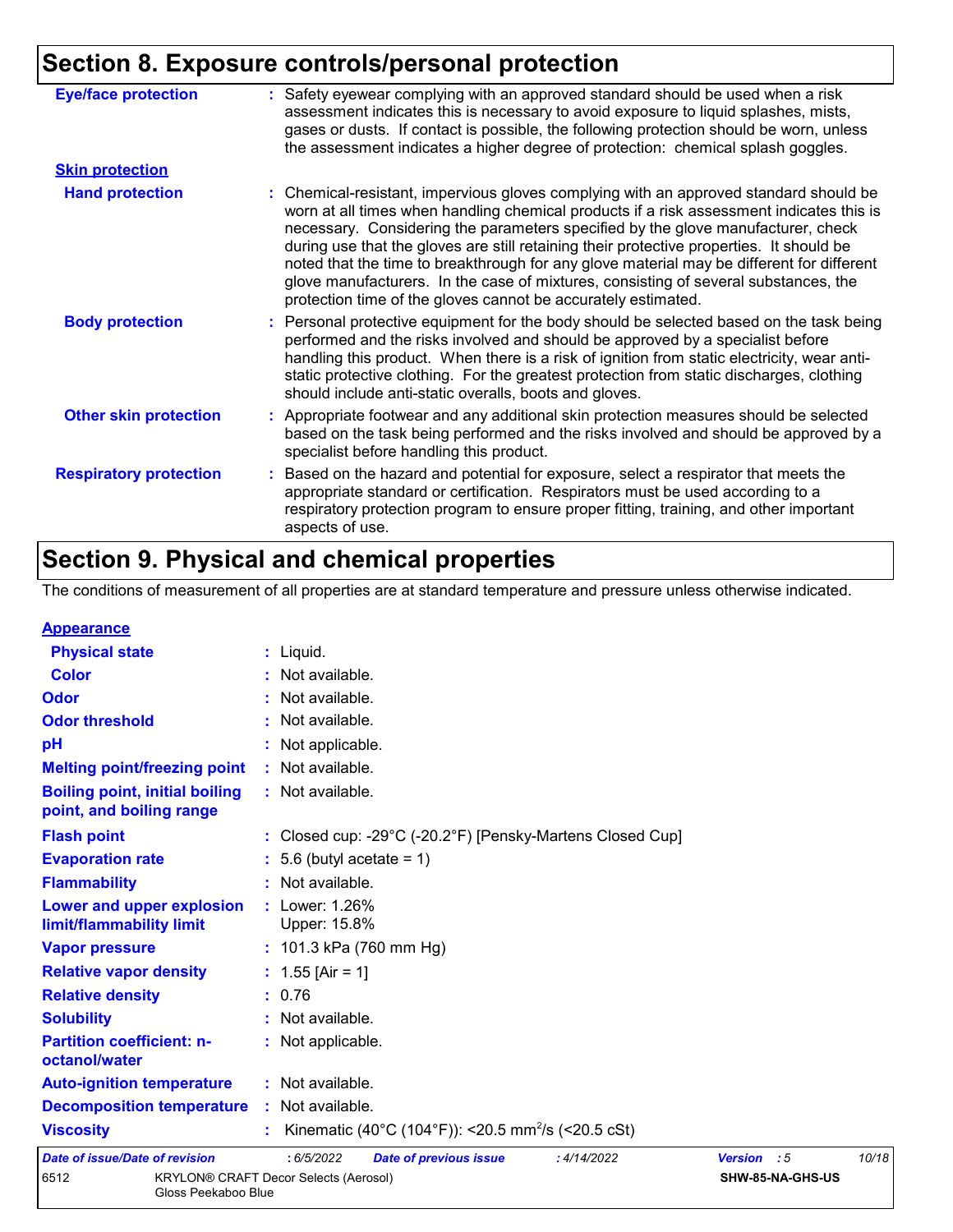## **Section 9. Physical and chemical properties**

| <b>Molecular weight</b>   | : Not applicable. |
|---------------------------|-------------------|
| <b>Aerosol product</b>    |                   |
| <b>Type of aerosol</b>    | $:$ Spray         |
| <b>Heat of combustion</b> | : $27.655$ kJ/g   |

# **Section 10. Stability and reactivity**

| <b>Reactivity</b>                                   | : No specific test data related to reactivity available for this product or its ingredients.              |
|-----------------------------------------------------|-----------------------------------------------------------------------------------------------------------|
| <b>Chemical stability</b>                           | : The product is stable.                                                                                  |
| <b>Possibility of hazardous</b><br><b>reactions</b> | : Under normal conditions of storage and use, hazardous reactions will not occur.                         |
| <b>Conditions to avoid</b>                          | : Avoid all possible sources of ignition (spark or flame).                                                |
| <b>Incompatible materials</b>                       | : No specific data.                                                                                       |
| <b>Hazardous decomposition</b><br>products          | : Under normal conditions of storage and use, hazardous decomposition products should<br>not be produced. |

## **Section 11. Toxicological information**

#### **Information on toxicological effects**

#### **Acute toxicity**

| <b>Product/ingredient name</b> | <b>Result</b>                | <b>Species</b> | <b>Dose</b>              | <b>Exposure</b> |
|--------------------------------|------------------------------|----------------|--------------------------|-----------------|
| Acetone                        | LD50 Oral                    | Rat            | 5800 mg/kg               |                 |
| <b>Butane</b>                  | <b>LC50 Inhalation Vapor</b> | Rat            | 658000 mg/m <sup>3</sup> | 4 hours         |
| n-Butyl Acetate                | LD50 Dermal                  | Rabbit         | >17600 mg/kg             |                 |
|                                | LD50 Oral                    | Rat            | 10768 mg/kg              |                 |
| 2-Propoxyethanol               | LD50 Oral                    | Rat            | 3089 mg/kg               |                 |
| Zirconium 2-Ethylhexanoate     | ILD50 Dermal                 | Rabbit         | $>5$ g/kg                |                 |
|                                | LD50 Oral                    | Rat            | $>5$ g/kg                |                 |
| Methyl Ethyl Ketoxime          | LD50 Oral                    | Rat            | 930 mg/kg                |                 |
| Light Aromatic Hydrocarbons    | LD50 Oral                    | Rat            | 8400 mg/kg               |                 |

#### **Irritation/Corrosion**

| <b>Product/ingredient name</b> | <b>Result</b>            | <b>Species</b> | <b>Score</b> | <b>Exposure</b>  | <b>Observation</b>       |
|--------------------------------|--------------------------|----------------|--------------|------------------|--------------------------|
| Acetone                        | Eyes - Mild irritant     | Human          |              | 186300 ppm       |                          |
|                                | Eyes - Mild irritant     | Rabbit         |              | 10 uL            |                          |
|                                | Eyes - Moderate irritant | Rabbit         |              | 24 hours 20      | $\overline{\phantom{0}}$ |
|                                |                          |                |              | mg               |                          |
|                                | Eyes - Severe irritant   | Rabbit         |              | $20 \, mg$       |                          |
|                                | Skin - Mild irritant     | Rabbit         |              | 24 hours 500     |                          |
|                                |                          |                |              | mg               |                          |
|                                | Skin - Mild irritant     | Rabbit         |              | $395 \text{ mg}$ |                          |
| n-Butyl Acetate                | Eyes - Moderate irritant | Rabbit         |              | $100 \text{ mg}$ |                          |
|                                | Skin - Moderate irritant | Rabbit         |              | 24 hours 500     |                          |
|                                |                          |                |              | mg               |                          |
| <b>Titanium Dioxide</b>        | Skin - Mild irritant     | Human          |              | 72 hours 300     | $\blacksquare$           |
|                                |                          |                |              | ug I             |                          |
| 2-Propoxyethanol               | Eyes - Severe irritant   | Rabbit         |              | 24 hours 750     | $\overline{a}$           |
|                                |                          |                |              | ug               |                          |
|                                | Eyes - Severe irritant   | Rabbit         |              | $100$ mg         | -                        |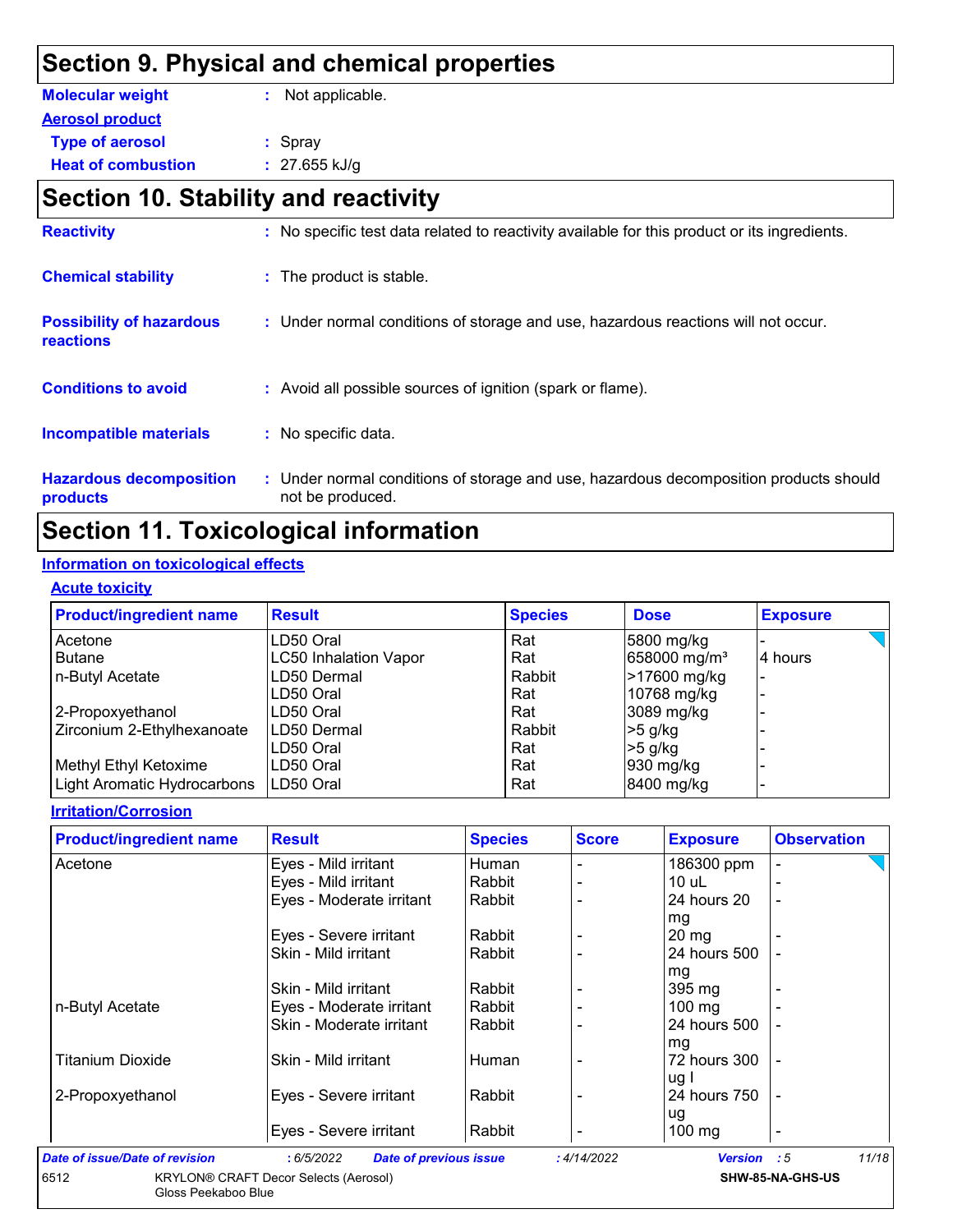# **Section 11. Toxicological information**

| Skin - Mild irritant   | Guinea pig                  | $500 \text{ mg}$    |  |
|------------------------|-----------------------------|---------------------|--|
| l Skin - Mild irritant | Rabbit                      | <b>24 hours 500</b> |  |
|                        |                             | mg                  |  |
| Eyes - Severe irritant | Rabbit                      | $100$ uL            |  |
| Eyes - Mild irritant   | Rabbit                      | <b>24 hours 100</b> |  |
|                        |                             | uL                  |  |
|                        | Light Aromatic Hydrocarbons |                     |  |

#### **Sensitization**

Not available.

#### **Mutagenicity**

Not available.

#### **Carcinogenicity**

Not available.

#### **Classification**

| <b>Product/ingredient name</b> | <b>OSHA</b> | <b>IARC</b> | <b>NTP</b> |
|--------------------------------|-------------|-------------|------------|
| Titanium Dioxide               |             | 2B          |            |

#### **Reproductive toxicity**

Not available.

#### **Teratogenicity**

Not available.

#### **Specific target organ toxicity (single exposure)**

| <b>Name</b>                        | <b>Category</b> | <b>Route of</b><br>exposure | <b>Target organs</b>            |
|------------------------------------|-----------------|-----------------------------|---------------------------------|
| Acetone                            | Category 3      |                             | Respiratory tract<br>irritation |
|                                    | Category 3      |                             | Narcotic effects                |
| Propane                            | Category 3      |                             | Respiratory tract<br>irritation |
|                                    | Category 3      |                             | Narcotic effects                |
| <b>Butane</b>                      | Category 3      |                             | Respiratory tract<br>irritation |
|                                    | Category 3      |                             | Narcotic effects                |
| n-Butyl Acetate                    | Category 3      |                             | Narcotic effects                |
| 2-Propoxyethanol                   | Category 3      |                             | Respiratory tract<br>irritation |
|                                    | Category 3      |                             | Narcotic effects                |
| Methyl Ethyl Ketoxime              | Category 1      |                             | upper respiratory<br>tract      |
|                                    | Category 3      |                             | Narcotic effects                |
| <b>Light Aromatic Hydrocarbons</b> | Category 3      |                             | Respiratory tract<br>irritation |
|                                    | Category 3      |                             | Narcotic effects                |

**Specific target organ toxicity (repeated exposure)**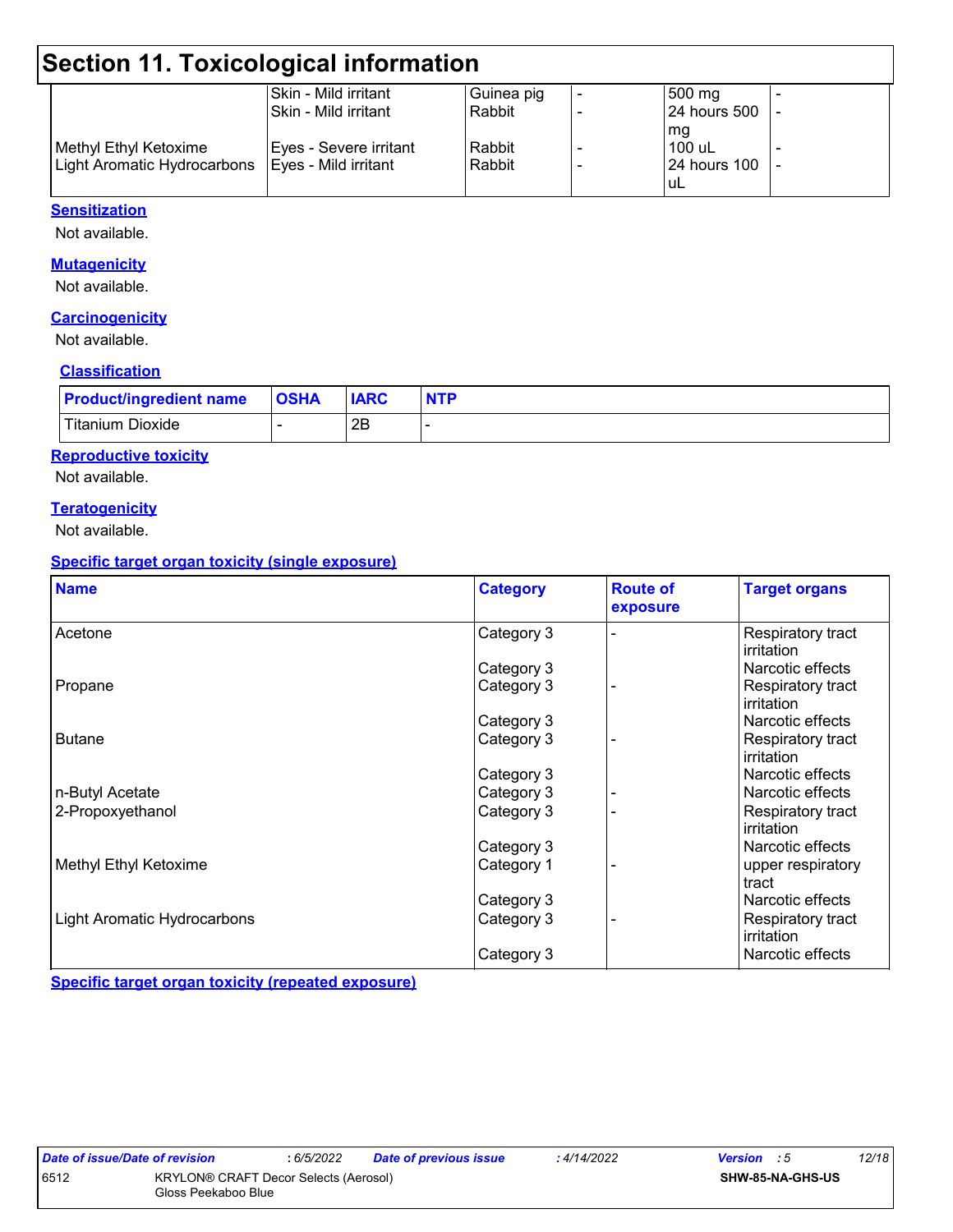# **Section 11. Toxicological information**

| <b>Name</b>                 | <b>Category</b> | <b>Route of</b><br>exposure | <b>Target organs</b> |
|-----------------------------|-----------------|-----------------------------|----------------------|
| Acetone                     | Category 2      | $\blacksquare$              |                      |
| Propane                     | Category 2      |                             |                      |
| Butane                      | Category 2      |                             |                      |
| 2-Propoxyethanol            | Category 2      |                             |                      |
| Methyl Ethyl Ketoxime       | Category 2      |                             | blood system         |
| Light Aromatic Hydrocarbons | Category 2      | $\overline{\phantom{0}}$    |                      |

#### **Aspiration hazard**

| <b>Name</b>                 | <b>Result</b>                                                                  |
|-----------------------------|--------------------------------------------------------------------------------|
| Propane<br><b>Butane</b>    | <b>ASPIRATION HAZARD - Category 1</b><br><b>ASPIRATION HAZARD - Category 1</b> |
| Light Aromatic Hydrocarbons | <b>ASPIRATION HAZARD - Category 1</b>                                          |

| <b>Information on the likely</b><br>routes of exposure | : Not available.                                                                                                                                                                                                                                                        |
|--------------------------------------------------------|-------------------------------------------------------------------------------------------------------------------------------------------------------------------------------------------------------------------------------------------------------------------------|
| <b>Potential acute health effects</b>                  |                                                                                                                                                                                                                                                                         |
| <b>Eye contact</b>                                     | : Causes serious eye irritation.                                                                                                                                                                                                                                        |
| <b>Inhalation</b>                                      | : Can cause central nervous system (CNS) depression. May cause drowsiness or<br>dizziness. May cause respiratory irritation.                                                                                                                                            |
| <b>Skin contact</b>                                    | : May cause an allergic skin reaction.                                                                                                                                                                                                                                  |
| <b>Ingestion</b>                                       | : Can cause central nervous system (CNS) depression. May be fatal if swallowed and<br>enters airways.                                                                                                                                                                   |
|                                                        | <b>Symptoms related to the physical, chemical and toxicological characteristics</b>                                                                                                                                                                                     |
| <b>Eye contact</b>                                     | : Adverse symptoms may include the following:<br>pain or irritation<br>watering<br>redness                                                                                                                                                                              |
| <b>Inhalation</b>                                      | : Adverse symptoms may include the following:<br>respiratory tract irritation<br>coughing<br>nausea or vomiting<br>headache<br>drowsiness/fatigue<br>dizziness/vertigo<br>unconsciousness<br>reduced fetal weight<br>increase in fetal deaths<br>skeletal malformations |
| <b>Skin contact</b>                                    | : Adverse symptoms may include the following:<br>irritation<br>redness<br>reduced fetal weight<br>increase in fetal deaths<br>skeletal malformations                                                                                                                    |
| <b>Ingestion</b>                                       | : Adverse symptoms may include the following:<br>nausea or vomiting<br>reduced fetal weight<br>increase in fetal deaths<br>skeletal malformations                                                                                                                       |

| Date of issue/Date of revision |                                                              | : 6/5/2022 | Date of previous issue | : 4/14/2022 | <b>Version</b> : 5 |                  | 13/18 |
|--------------------------------|--------------------------------------------------------------|------------|------------------------|-------------|--------------------|------------------|-------|
| 6512                           | KRYLON® CRAFT Decor Selects (Aerosol)<br>Gloss Peekaboo Blue |            |                        |             |                    | SHW-85-NA-GHS-US |       |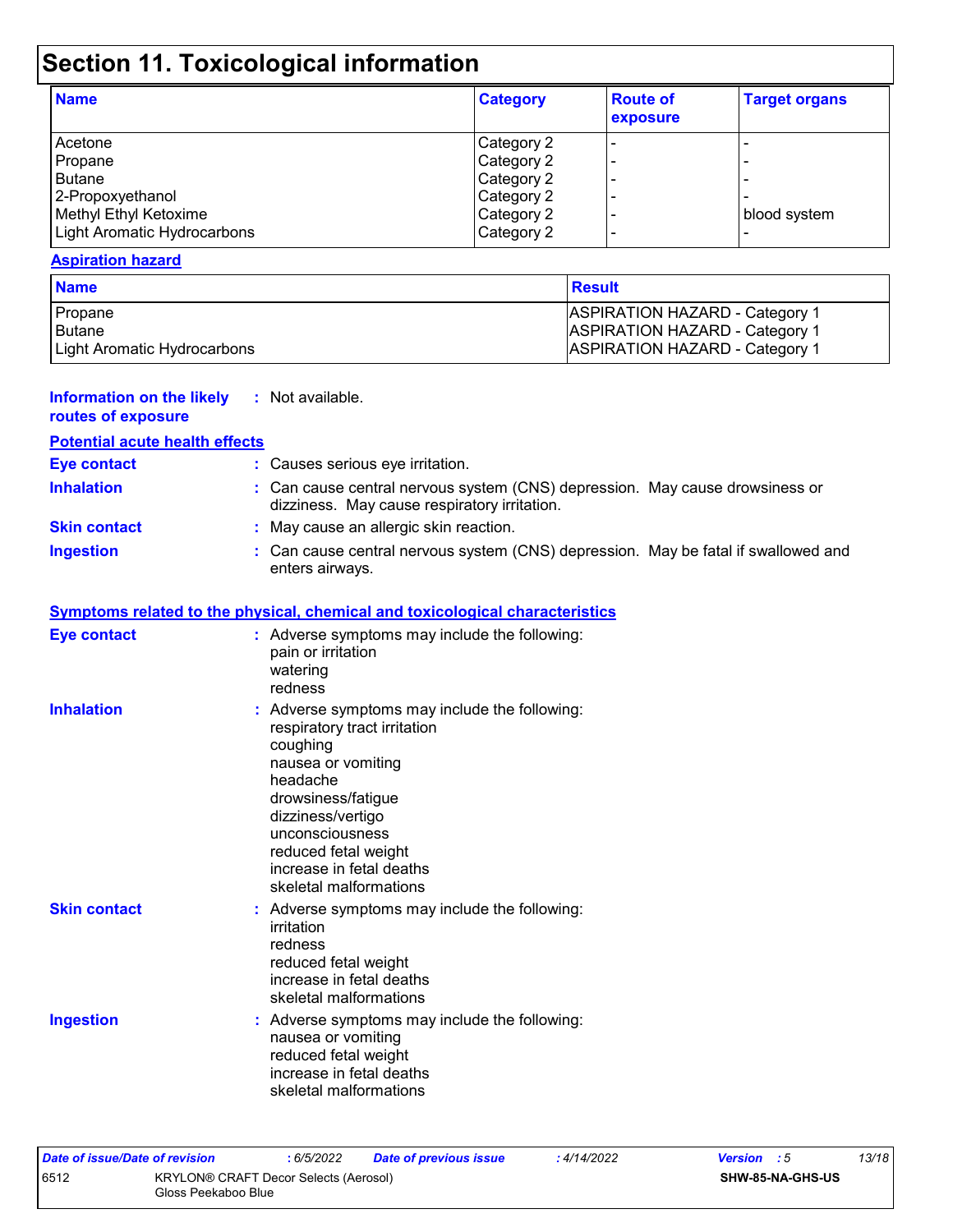# **Section 11. Toxicological information**

|                                              | Delayed and immediate effects and also chronic effects from short and long term exposure                                                                                       |
|----------------------------------------------|--------------------------------------------------------------------------------------------------------------------------------------------------------------------------------|
| <b>Short term exposure</b>                   |                                                                                                                                                                                |
| <b>Potential immediate</b><br>effects        | : Not available.                                                                                                                                                               |
| <b>Potential delayed effects</b>             | : Not available.                                                                                                                                                               |
| <b>Long term exposure</b>                    |                                                                                                                                                                                |
| <b>Potential immediate</b><br><b>effects</b> | : Not available.                                                                                                                                                               |
| <b>Potential delayed effects</b>             | : Not available.                                                                                                                                                               |
| <b>Potential chronic health effects</b>      |                                                                                                                                                                                |
| Not available.                               |                                                                                                                                                                                |
| <b>General</b>                               | : May cause damage to organs through prolonged or repeated exposure. Once<br>sensitized, a severe allergic reaction may occur when subsequently exposed to very low<br>levels. |
| <b>Carcinogenicity</b>                       | : Suspected of causing cancer. Risk of cancer depends on duration and level of<br>exposure.                                                                                    |
| <b>Mutagenicity</b>                          | : No known significant effects or critical hazards.                                                                                                                            |
| <b>Teratogenicity</b>                        | : Suspected of damaging the unborn child.                                                                                                                                      |
| <b>Developmental effects</b>                 | : No known significant effects or critical hazards.                                                                                                                            |
| <b>Fertility effects</b>                     | : No known significant effects or critical hazards.                                                                                                                            |

#### **Numerical measures of toxicity**

#### **Acute toxicity estimates**

| <b>Route</b> | <b>ATE value</b> |
|--------------|------------------|
| Oral         | 199014.97 mg/kg  |
| Dermal       | 70869.69 mg/kg   |

# **Section 12. Ecological information**

#### **Toxicity**

| <b>Product/ingredient name</b> | <b>Result</b>                         | <b>Species</b>                             | <b>Exposure</b> |
|--------------------------------|---------------------------------------|--------------------------------------------|-----------------|
| Acetone                        | Acute EC50 7200000 µg/l Fresh water   | Algae - Selenastrum sp.                    | 96 hours        |
|                                | Acute LC50 4.42589 ml/L Marine water  | Crustaceans - Acartia tonsa -<br>Copepodid | 48 hours        |
|                                | Acute LC50 7460000 µg/l Fresh water   | Daphnia - Daphnia cucullata                | 48 hours        |
|                                | Acute LC50 5600 ppm Fresh water       | Fish - Poecilia reticulata                 | 96 hours        |
|                                | Chronic NOEC 4.95 mg/l Marine water   | Algae - Ulva pertusa                       | 96 hours        |
|                                | Chronic NOEC 0.016 ml/L Fresh water   | Crustaceans - Daphniidae                   | 21 days         |
|                                | Chronic NOEC 0.1 ml/L Fresh water     | Daphnia - Daphnia magna -<br>Neonate       | 21 days         |
|                                | Chronic NOEC 5 µg/l Marine water      | Fish - Gasterosteus aculeatus -<br>Larvae  | 42 days         |
| n-Butyl Acetate                | Acute LC50 32 mg/l Marine water       | Crustaceans - Artemia salina               | 48 hours        |
|                                | Acute LC50 18000 µg/l Fresh water     | Fish - Pimephales promelas                 | 96 hours        |
| <b>Titanium Dioxide</b>        | Acute LC50 >1000000 µg/l Marine water | l Fish - Fundulus heteroclitus             | 96 hours        |
| Methyl Ethyl Ketoxime          | Acute LC50 843000 µg/l Fresh water    | Fish - Pimephales promelas                 | 96 hours        |

#### **Persistence and degradability**

| Date of issue/Date of revision |                                                              | : 6/5/2022 | <b>Date of previous issue</b> | : 4/14/2022 | <b>Version</b> : 5 |                         | 14/18 |
|--------------------------------|--------------------------------------------------------------|------------|-------------------------------|-------------|--------------------|-------------------------|-------|
| 6512                           | KRYLON® CRAFT Decor Selects (Aerosol)<br>Gloss Peekaboo Blue |            |                               |             |                    | <b>SHW-85-NA-GHS-US</b> |       |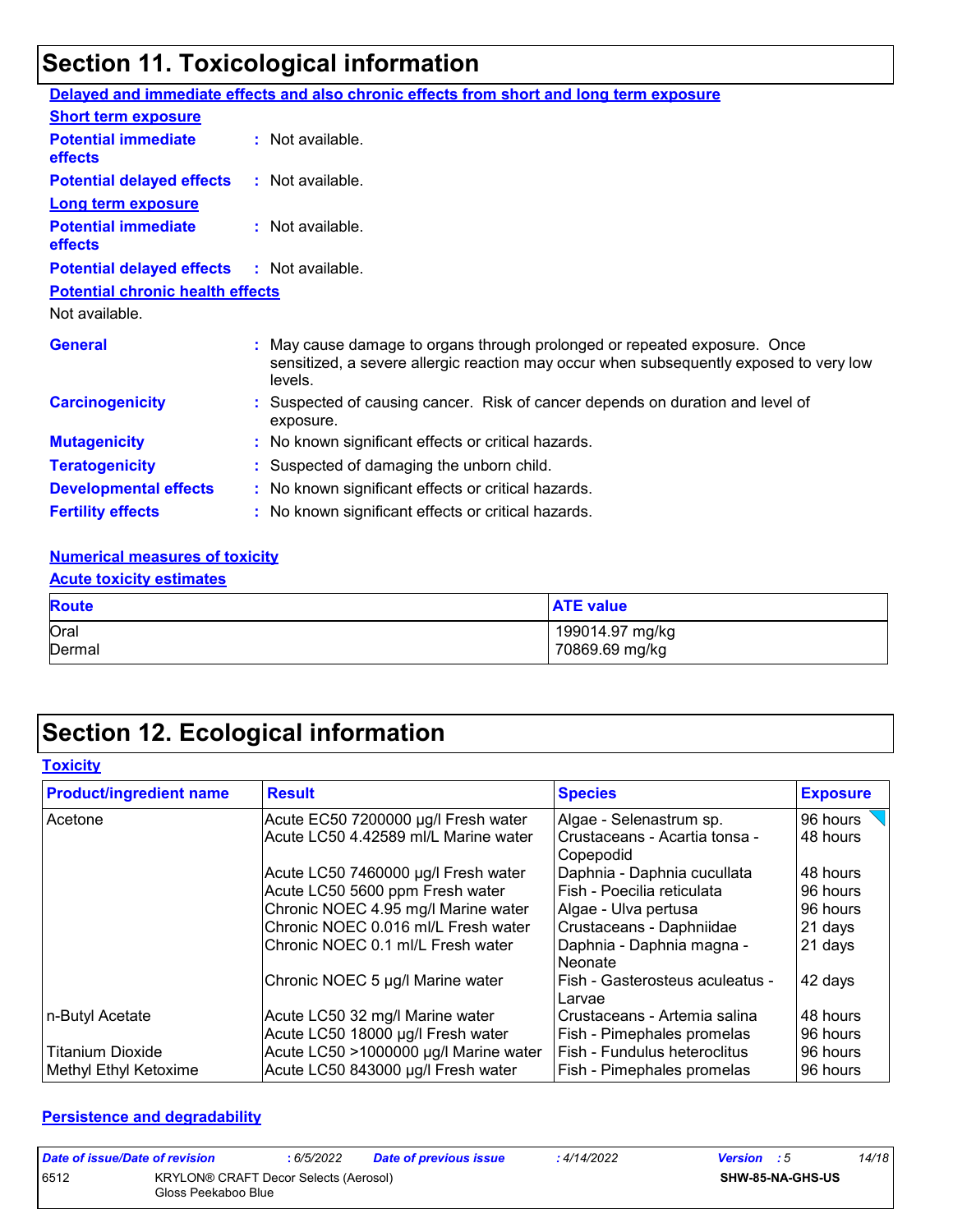# **Section 12. Ecological information**

| <b>Product/ingredient name</b> | <b>Aquatic half-life</b> | <b>Photolysis</b> | Biodegradability |
|--------------------------------|--------------------------|-------------------|------------------|
| <b>Acetone</b>                 |                          |                   | Readily          |
| In-Butvl Acetate               |                          |                   | Readily          |
| Light Aromatic Hydrocarbons    |                          |                   | Readily          |

#### **Bioaccumulative potential**

| <b>Product/ingredient name</b> | $\mathsf{LogP}_\mathsf{ow}$ | <b>BCF</b>   | <b>Potential</b> |
|--------------------------------|-----------------------------|--------------|------------------|
| I Zirconium 2-Ethylhexanoate   |                             | 2.96         | low              |
| Methyl Ethyl Ketoxime          |                             | $2.5$ to 5.8 | low              |
| Light Aromatic Hydrocarbons    |                             | 10 to 2500   | high             |

#### **Mobility in soil**

| <b>Soil/water partition</b> | : Not available. |
|-----------------------------|------------------|
| <b>coefficient (Koc)</b>    |                  |

**Other adverse effects** : No known significant effects or critical hazards.

## **Section 13. Disposal considerations**

| <b>Disposal methods</b> | : The generation of waste should be avoided or minimized wherever possible. Disposal<br>of this product, solutions and any by-products should at all times comply with the<br>requirements of environmental protection and waste disposal legislation and any<br>regional local authority requirements. Dispose of surplus and non-recyclable products<br>via a licensed waste disposal contractor. Waste should not be disposed of untreated to<br>the sewer unless fully compliant with the requirements of all authorities with jurisdiction.<br>Waste packaging should be recycled. Incineration or landfill should only be considered<br>when recycling is not feasible. This material and its container must be disposed of in a<br>safe way. Empty containers or liners may retain some product residues. Do not<br>puncture or incinerate container. |
|-------------------------|--------------------------------------------------------------------------------------------------------------------------------------------------------------------------------------------------------------------------------------------------------------------------------------------------------------------------------------------------------------------------------------------------------------------------------------------------------------------------------------------------------------------------------------------------------------------------------------------------------------------------------------------------------------------------------------------------------------------------------------------------------------------------------------------------------------------------------------------------------------|
|-------------------------|--------------------------------------------------------------------------------------------------------------------------------------------------------------------------------------------------------------------------------------------------------------------------------------------------------------------------------------------------------------------------------------------------------------------------------------------------------------------------------------------------------------------------------------------------------------------------------------------------------------------------------------------------------------------------------------------------------------------------------------------------------------------------------------------------------------------------------------------------------------|

## **Section 14. Transport information**

|                                       | <b>DOT</b><br><b>Classification</b>                          | <b>TDG</b><br><b>Classification</b> | <b>Mexico</b><br><b>Classification</b> | <b>IATA</b>            | <b>IMDG</b>          |
|---------------------------------------|--------------------------------------------------------------|-------------------------------------|----------------------------------------|------------------------|----------------------|
| <b>UN number</b>                      | <b>UN1950</b>                                                | <b>UN1950</b>                       | <b>UN1950</b>                          | <b>UN1950</b>          | <b>UN1950</b>        |
| <b>UN proper</b><br>shipping name     | <b>AEROSOLS</b>                                              | <b>AEROSOLS</b>                     | <b>AEROSOLS</b>                        | AEROSOLS,<br>flammable | <b>AEROSOLS</b>      |
| <b>Transport</b><br>hazard class(es)  | 2.1                                                          | 2.1                                 | 2.1                                    | 2.1                    | 2.1                  |
| <b>Packing group</b>                  | $\overline{\phantom{a}}$                                     | ٠                                   |                                        | -                      |                      |
| <b>Environmental</b><br>hazards       | No.                                                          | No.                                 | No.                                    | No.                    | No.                  |
|                                       |                                                              |                                     |                                        |                        |                      |
| <b>Date of issue/Date of revision</b> | : 6/5/2022                                                   | <b>Date of previous issue</b>       | : 4/14/2022                            |                        | 15/18<br>Version : 5 |
| 6512                                  | KRYLON® CRAFT Decor Selects (Aerosol)<br>Gloss Peekaboo Blue |                                     |                                        |                        | SHW-85-NA-GHS-US     |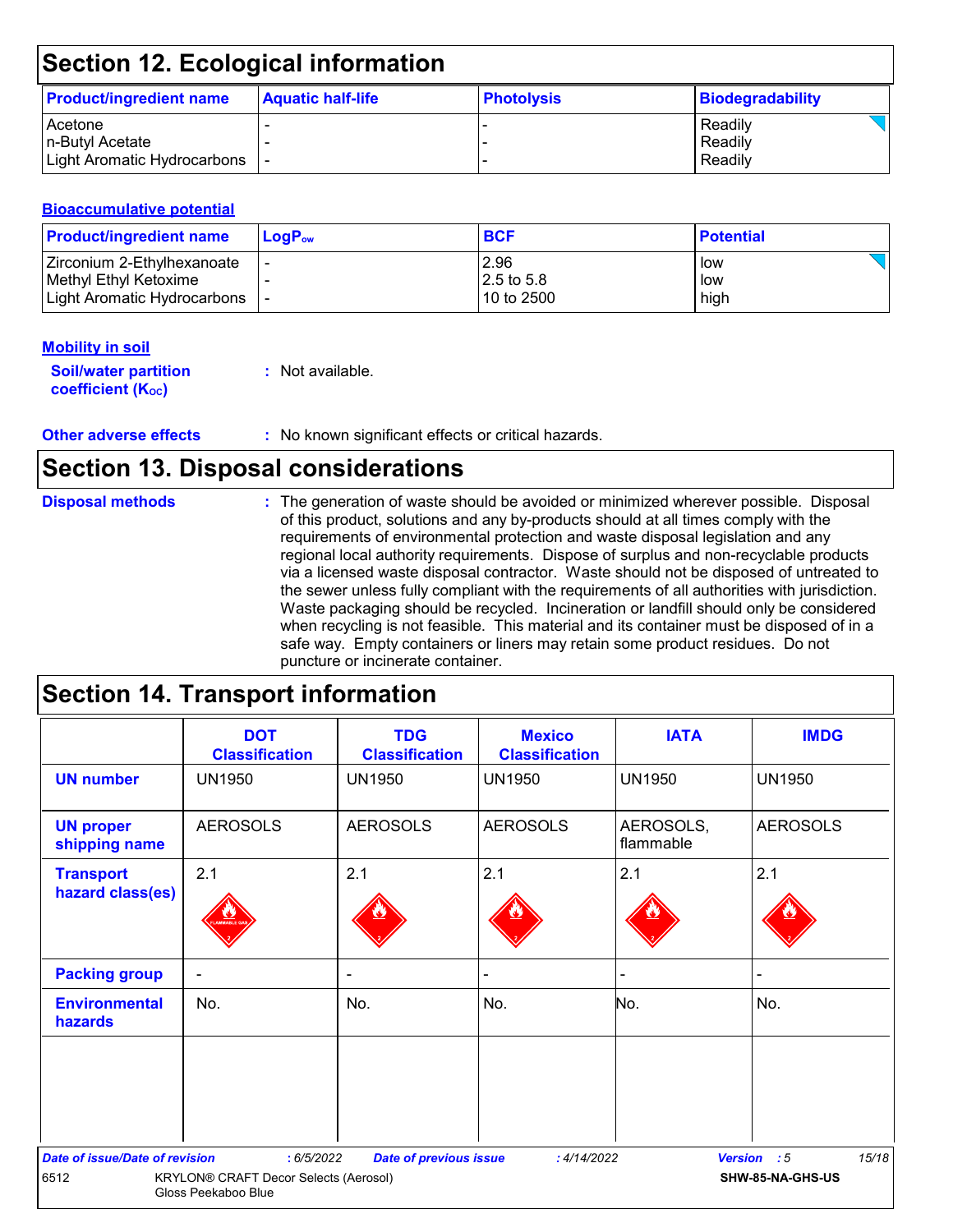|                                                                                                          | <b>Section 14. Transport information</b>                                                                        |                                                                                                                                                                                                                                                                                                                                                                                                                                                                                                                                                                                                                                                                                     |                                                                                                                 |                                                                                                                 |                                                                                                                 |
|----------------------------------------------------------------------------------------------------------|-----------------------------------------------------------------------------------------------------------------|-------------------------------------------------------------------------------------------------------------------------------------------------------------------------------------------------------------------------------------------------------------------------------------------------------------------------------------------------------------------------------------------------------------------------------------------------------------------------------------------------------------------------------------------------------------------------------------------------------------------------------------------------------------------------------------|-----------------------------------------------------------------------------------------------------------------|-----------------------------------------------------------------------------------------------------------------|-----------------------------------------------------------------------------------------------------------------|
| <b>Additional</b><br>information                                                                         | Dependent upon<br>container size, this<br>product may ship under<br>the Limited Quantity<br>shipping exception. | Product classified<br>as per the<br>following sections<br>of the<br>Transportation of<br>Dangerous Goods<br>Regulations:<br>2.13-2.17 (Class<br>2).<br>Dependent upon<br>container size, this<br>product may ship under<br>the Limited Quantity<br>shipping exception.                                                                                                                                                                                                                                                                                                                                                                                                              | Dependent upon<br>container size, this<br>product may ship under<br>the Limited Quantity<br>shipping exception. | Dependent upon<br>container size, this<br>product may ship under<br>the Limited Quantity<br>shipping exception. | Dependent upon<br>container size, this<br>product may ship under<br>the Limited Quantity<br>shipping exception. |
| <b>Special precautions for user :</b><br><b>Transport in bulk according</b><br>to <b>IMO</b> instruments | Not available.                                                                                                  | Multi-modal shipping descriptions are provided for informational purposes and do not<br>consider container sizes. The presence of a shipping description for a particular<br>mode of transport (sea, air, etc.), does not indicate that the product is packaged<br>suitably for that mode of transport. All packaging must be reviewed for suitability<br>prior to shipment, and compliance with the applicable regulations is the sole<br>responsibility of the person offering the product for transport. People loading and<br>unloading dangerous goods must be trained on all of the risks deriving from the<br>substances and on all actions in case of emergency situations. |                                                                                                                 |                                                                                                                 |                                                                                                                 |

**Proper shipping name :**

: Not available.

### **Section 15. Regulatory information**

#### **SARA 313**

SARA 313 (40 CFR 372.45) supplier notification can be found on the Environmental Data Sheet.

#### **California Prop. 65**

WARNING: This product contains chemicals known to the State of California to cause cancer and birth defects or other reproductive harm.

#### **International regulations**

| <b>International lists</b> | : Australia inventory (AIIC): Not determined.                |
|----------------------------|--------------------------------------------------------------|
|                            | China inventory (IECSC): Not determined.                     |
|                            | Japan inventory (CSCL): Not determined.                      |
|                            | Japan inventory (ISHL): Not determined.                      |
|                            | Korea inventory (KECI): Not determined.                      |
|                            | New Zealand Inventory of Chemicals (NZIoC): Not determined.  |
|                            | Philippines inventory (PICCS): Not determined.               |
|                            | Taiwan Chemical Substances Inventory (TCSI): Not determined. |
|                            | Thailand inventory: Not determined.                          |
|                            | Turkey inventory: Not determined.                            |
|                            | Vietnam inventory: Not determined.                           |

### **Section 16. Other information**

#### **Hazardous Material Information System (U.S.A.)**



6512 KRYLON® CRAFT Decor Selects (Aerosol) Gloss Peekaboo Blue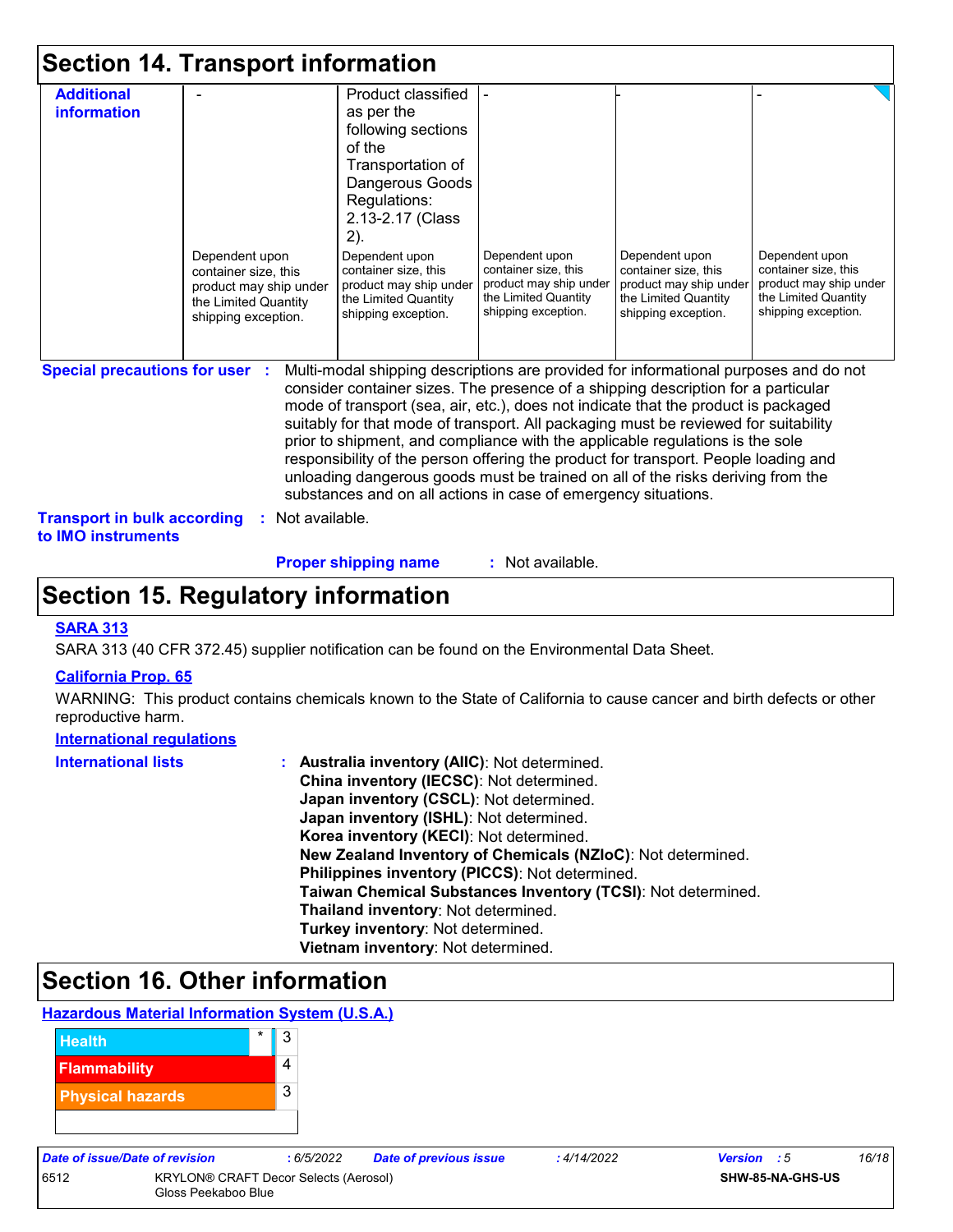### **Section 16. Other information**

**The customer is responsible for determining the PPE code for this material. For more information on HMIS® Personal Protective Equipment (PPE) codes, consult the HMIS® Implementation Manual.**

**Caution: HMIS® ratings are based on a 0-4 rating scale, with 0 representing minimal hazards or risks, and 4 representing significant hazards or risks. Although HMIS® ratings and the associated label are not required on SDSs or products leaving a facility under 29 CFR 1910.1200, the preparer may choose to provide them. HMIS® ratings are to be used with a fully implemented HMIS® program. HMIS® is a registered trademark and service mark of the American Coatings Association, Inc.**

#### **Procedure used to derive the classification**

|                                                                                                                                                                                                                                                                                                                                                                                                                                                                                                                                                                            | <b>Justification</b>  |             |  |  |  |  |
|----------------------------------------------------------------------------------------------------------------------------------------------------------------------------------------------------------------------------------------------------------------------------------------------------------------------------------------------------------------------------------------------------------------------------------------------------------------------------------------------------------------------------------------------------------------------------|-----------------------|-------------|--|--|--|--|
| FLAMMABLE AEROSOLS - Category 1                                                                                                                                                                                                                                                                                                                                                                                                                                                                                                                                            | On basis of test data |             |  |  |  |  |
| GASES UNDER PRESSURE - Compressed gas                                                                                                                                                                                                                                                                                                                                                                                                                                                                                                                                      | Calculation method    |             |  |  |  |  |
| SERIOUS EYE DAMAGE/ EYE IRRITATION - Category 2A                                                                                                                                                                                                                                                                                                                                                                                                                                                                                                                           | Calculation method    |             |  |  |  |  |
| SKIN SENSITIZATION - Category 1                                                                                                                                                                                                                                                                                                                                                                                                                                                                                                                                            | Calculation method    |             |  |  |  |  |
| <b>CARCINOGENICITY - Category 2</b>                                                                                                                                                                                                                                                                                                                                                                                                                                                                                                                                        | Calculation method    |             |  |  |  |  |
| TOXIC TO REPRODUCTION - Category 2                                                                                                                                                                                                                                                                                                                                                                                                                                                                                                                                         | Calculation method    |             |  |  |  |  |
| SPECIFIC TARGET ORGAN TOXICITY (SINGLE EXPOSURE) (Respiratory tract                                                                                                                                                                                                                                                                                                                                                                                                                                                                                                        | Calculation method    |             |  |  |  |  |
| irritation) - Category 3                                                                                                                                                                                                                                                                                                                                                                                                                                                                                                                                                   |                       |             |  |  |  |  |
| SPECIFIC TARGET ORGAN TOXICITY (SINGLE EXPOSURE) (Narcotic effects) -                                                                                                                                                                                                                                                                                                                                                                                                                                                                                                      | Calculation method    |             |  |  |  |  |
| Category 3                                                                                                                                                                                                                                                                                                                                                                                                                                                                                                                                                                 |                       |             |  |  |  |  |
| SPECIFIC TARGET ORGAN TOXICITY (REPEATED EXPOSURE) - Category 2                                                                                                                                                                                                                                                                                                                                                                                                                                                                                                            | Calculation method    |             |  |  |  |  |
| <b>ASPIRATION HAZARD - Category 1</b>                                                                                                                                                                                                                                                                                                                                                                                                                                                                                                                                      | Calculation method    |             |  |  |  |  |
| <b>History</b>                                                                                                                                                                                                                                                                                                                                                                                                                                                                                                                                                             |                       |             |  |  |  |  |
| <b>Date of printing</b>                                                                                                                                                                                                                                                                                                                                                                                                                                                                                                                                                    |                       | : 6/5/2022  |  |  |  |  |
| Date of issue/Date of<br>revision                                                                                                                                                                                                                                                                                                                                                                                                                                                                                                                                          |                       | : 6/5/2022  |  |  |  |  |
| Date of previous issue                                                                                                                                                                                                                                                                                                                                                                                                                                                                                                                                                     |                       | : 4/14/2022 |  |  |  |  |
| <b>Version</b>                                                                                                                                                                                                                                                                                                                                                                                                                                                                                                                                                             |                       | : 5         |  |  |  |  |
| <b>Key to abbreviations</b><br>: ATE = Acute Toxicity Estimate<br><b>BCF</b> = Bioconcentration Factor<br>GHS = Globally Harmonized System of Classification and Labelling of Chemicals<br>IATA = International Air Transport Association<br><b>IBC</b> = Intermediate Bulk Container<br><b>IMDG = International Maritime Dangerous Goods</b><br>LogPow = logarithm of the octanol/water partition coefficient<br>MARPOL = International Convention for the Prevention of Pollution From Ships, 1973<br>as modified by the Protocol of 1978. ("Marpol" = marine pollution) |                       |             |  |  |  |  |

N/A = Not available

SGG = Segregation Group

UN = United Nations

**Indicates information that has changed from previously issued version.**

#### **Notice to reader**

**It is recommended that each customer or recipient of this Safety Data Sheet (SDS) study it carefully and consult resources, as necessary or appropriate, to become aware of and understand the data contained in this SDS and any hazards associated with the product. This information is provided in good faith and believed to be accurate as of the effective date herein. However, no warranty, express or implied, is given. The information presented here applies only to the product as shipped. The addition of any material can change the composition, hazards and risks of the product. Products shall not be repackaged, modified, or tinted except as specifically instructed by the manufacturer, including but not limited to the incorporation of products not specified by the manufacturer, or the use or addition of products in proportions not specified by the manufacturer. Regulatory requirements are subject to change and may differ between various locations and jurisdictions. The customer/buyer/user is responsible to ensure that his activities comply with all country, federal, state, provincial or local laws. The conditions for use of the product are not under the control of the manufacturer; the customer/buyer/user is responsible to determine the conditions necessary for the safe use of this product. The customer/buyer/user should not use the product for any purpose other than the purpose shown in the applicable section of this SDS** 

| Date of issue/Date of revision |                                                              | : 6/5/2022 | <b>Date of previous issue</b> | : 4/14/2022 | <b>Version</b> : 5 |                         | 17/18 |
|--------------------------------|--------------------------------------------------------------|------------|-------------------------------|-------------|--------------------|-------------------------|-------|
| 6512                           | KRYLON® CRAFT Decor Selects (Aerosol)<br>Gloss Peekaboo Blue |            |                               |             |                    | <b>SHW-85-NA-GHS-US</b> |       |